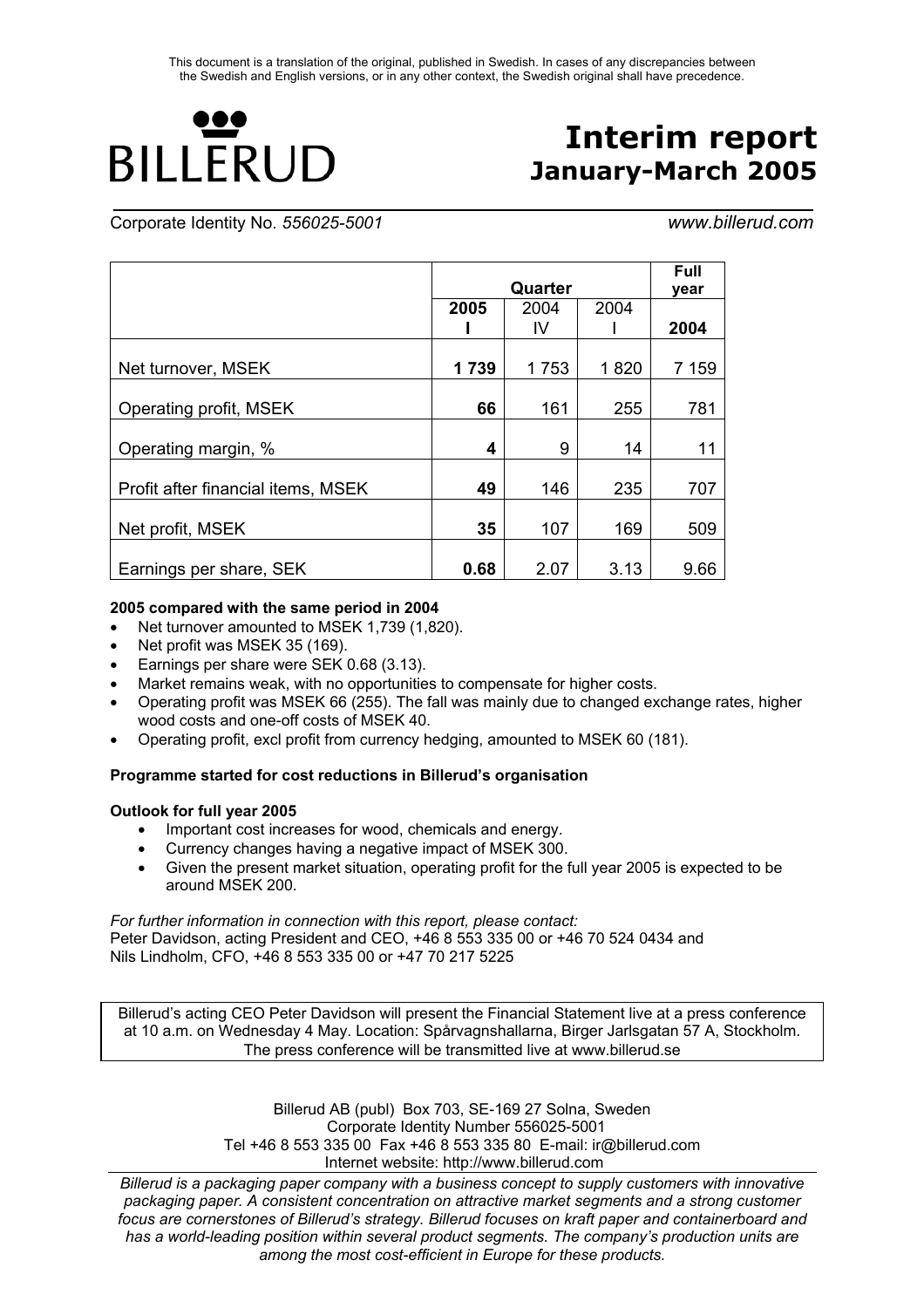# **Billerud Group**

### **Changes in accounting principles**

From beginning of 2005, Billerud is following International Financial Reporting Standards, IFRS, when preparing its accounts. IFRS were introduced in Sweden in 2005. The consequences for Billerud are explained in greater detail on page 7 and in supplement 2. The effects are relatively limited. In this interim report all comparable figures for 2004 have been restated in accordance with IFRS principles. Alongside the first-time adoption of IFRS, from 2005 the direct costs for annual maintenance stoppages will no longer be distributed over the year but charged to the period when the stoppage occurs. Comparable figures for 2004 have been restated to include this change. For further information, see supplement 2.

### **Market**

The market situation for Billerud's products has been lacklustre, which prevented price compensations for higher raw material costs.

Total deliveries during the first quarter amounted to 349,000 tonnes, down 1% on the final quarter of 2004 and down 2 % compared to first quarter 2004. Deliveries and production were affected by production problems at two mills and by reduced supplies of hardwood, which meant that Billerud was unable to fully utilise production capacity. There were no large maintenance stoppages during the period.

Deliveries of packaging paper reached 270,000 tonnes, down 1% on the previous quarter and virtually unchanged compared with the first quarter of 2004. Adjusted for the acquired mill in Beetham, UK, deliveries of packaging paper fell by 2% compared with the same period in 2004.

Demand primarily for long fibre sulphate pulp was stable during the quarter, with moderate price increases as a result. The price of long fibre sulphate pulp was USD 620 per tonne at the start of 2005 and climbed to reach USD 645. Billerud's deliveries of market pulp amounted to 79,000 tonnes during the quarter, up 1% on the previous quarter but down 9% on the first quarter of 2004.

### **Sales and results**

#### *First quarter*

Net turnover for the quarter was MSEK 1,739, down 1% on the previous quarter and down 4% on the first quarter of 2004. The fall was mainly due to changed currency rates resulting from the conclusion of currency hedging.

Compared with the final quarter of 2004 average prices, expressed in local currency, were approximately unchanged. Compared with the first quarter of 2004 prices were slightly higher for both packaging paper and market pulp.

The operating profit was MSEK 66, down MSEK 189, or 74%, on the previous quarter. The difference is primarily due to the following components (figures in MSEK):

| Reduced deliveries and production volumes, including product mix -30 |        |
|----------------------------------------------------------------------|--------|
| Higher sales prices (in local currencies)                            | $+40$  |
| One-off costs                                                        | - 40   |
| Higher costs, mainly wood                                            | -50    |
| Effect of unfavourable exchange rates                                | $-110$ |
| Total effect on results (rounded off)                                | - 190  |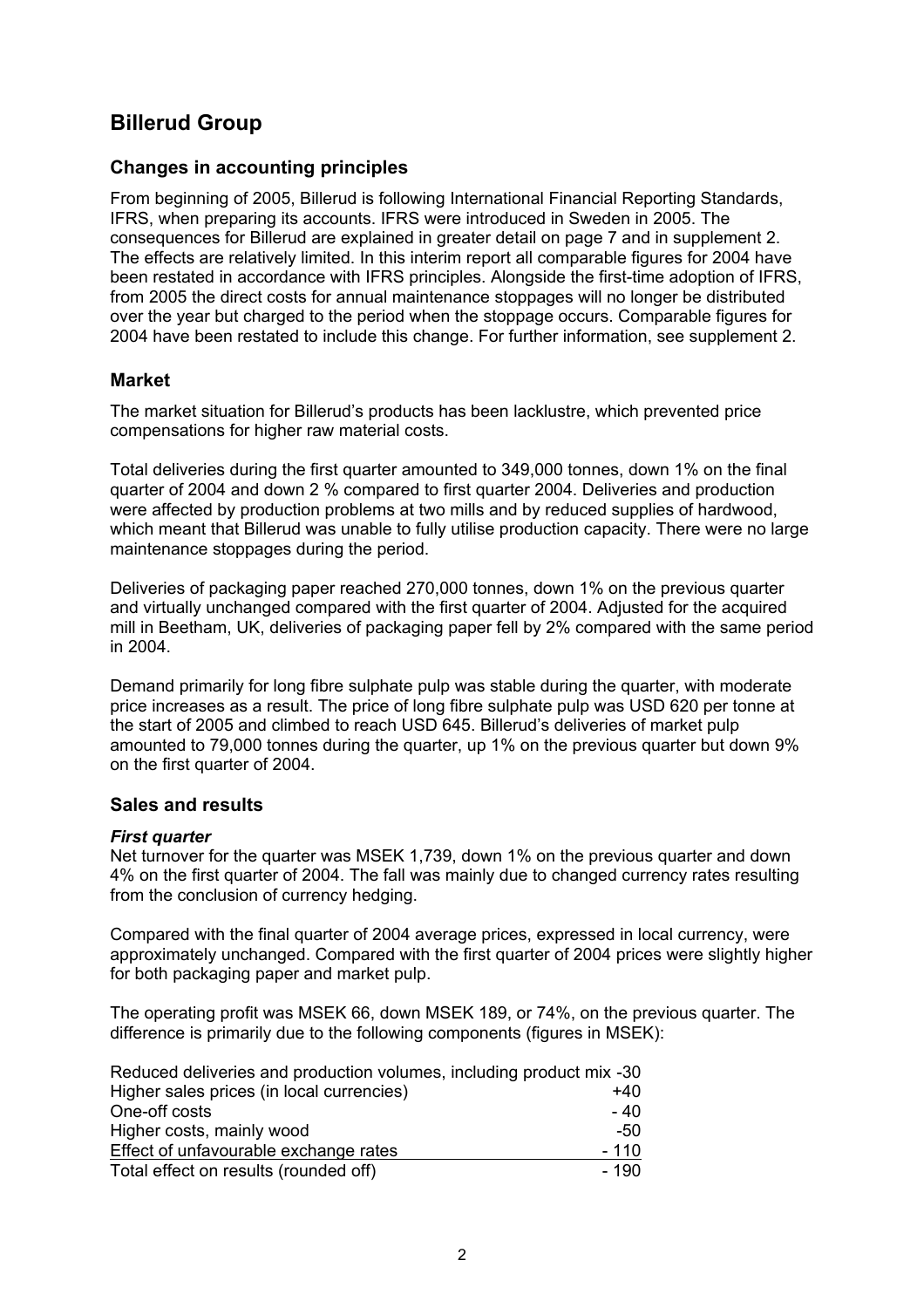Earnings in the first quarter were hit by one-off costs of around MSEK 40, of which MSEK 17 was severance pay (including social costs) for the company's former CEO. The remaining amount comprises costs for planning the Billerud 2009 project and other costs relating to staff redundancies. Higher costs were due to a hike of around MSEK 40 in wood costs and higher costs for chemicals.

Compared with the final quarter of 2004 the operating profit was down by MSEK 95. The difference is primarily due to the following components (figures in MSEK):

| Reduced deliveries and production volumes, including product mix -40 |       |
|----------------------------------------------------------------------|-------|
| Sales prices (in local currencies)                                   |       |
| One-off costs                                                        | - 40  |
| Reduced costs, other                                                 | $+5$  |
| Effect of unfavourable exchange rates                                | $-20$ |
| Total effect on results (rounded off)                                | - 95  |

The reduction in other costs is the net result of higher energy costs, lower fixed costs and increased depreciation.

Earnings for each product area are commented on in greater detail on page 5.

Net financial items were MSEK –17, which was slightly worse than the previous quarter but slightly better than the same period last year. Increased borrowings compared with the previous year were countered by falling interest rates. The profit after financial items was MSEK 49.

#### **Foreign exchange exposure**

During the first quarter of 2005 net flows were hedged at the following rates: EUR/SEK 9.14 (9.21), USD/SEK 7.31 (9.28), GBP/SEK 13.34 (14.36) and DKK/SEK 1.21 (-). Currency hedging had an overall positive effect of MSEK 6 (74), of which 17% was due to EUR, 82% to USD and 1% to GBP. For operating profit per product area excluding currency hedging effects, see page 6.

Billerud's outstanding currency contracts as of 31 March 2005 had a market value of MSEK 3. The share of contracts corresponding to accounts receivable affected results in the first quarter. Other contracts, i.e. outstanding contracts as of 31 March 2005 not corresponding to accounts receivable, had a market value of MSEK -1.

Currently, Billerud has hedged around 65% of estimated net flows in EUR over 12 months, around 56% of estimated net flows in USD over 12 months, around 51% of estimated net flows in GBP over 12 months and around 54% of estimated net flows in DKK over 12 months at the rates shown below. 60% of hedged amounts are in EUR, 35% in USD and 5% in GBP. Hedging of net flows in DKK represent around 0.4% of the total hedged sum.

| <b>Currency</b> | Q 2 2005 | Q 3 2005 | Q 4 2005 | Q 1 2006 | Q 2 2006 | Average<br>rate |
|-----------------|----------|----------|----------|----------|----------|-----------------|
| <b>EUR/SEK</b>  | 9.28     | 9.18     | 9.16     | 9.11     |          | 9.20            |
| USD/SEK         | 7.05     | 7.08     | 6.94     | 6.96     |          | 7.01            |
| <b>GBP/SEK</b>  | 13.13    | 12.93    | 12.81    | 12.94    |          | 12.97           |
| <b>DKK/SEK</b>  | 1.22     | .22      | .22      | 1.23     |          | . 22            |

#### **Hedged exchange rates**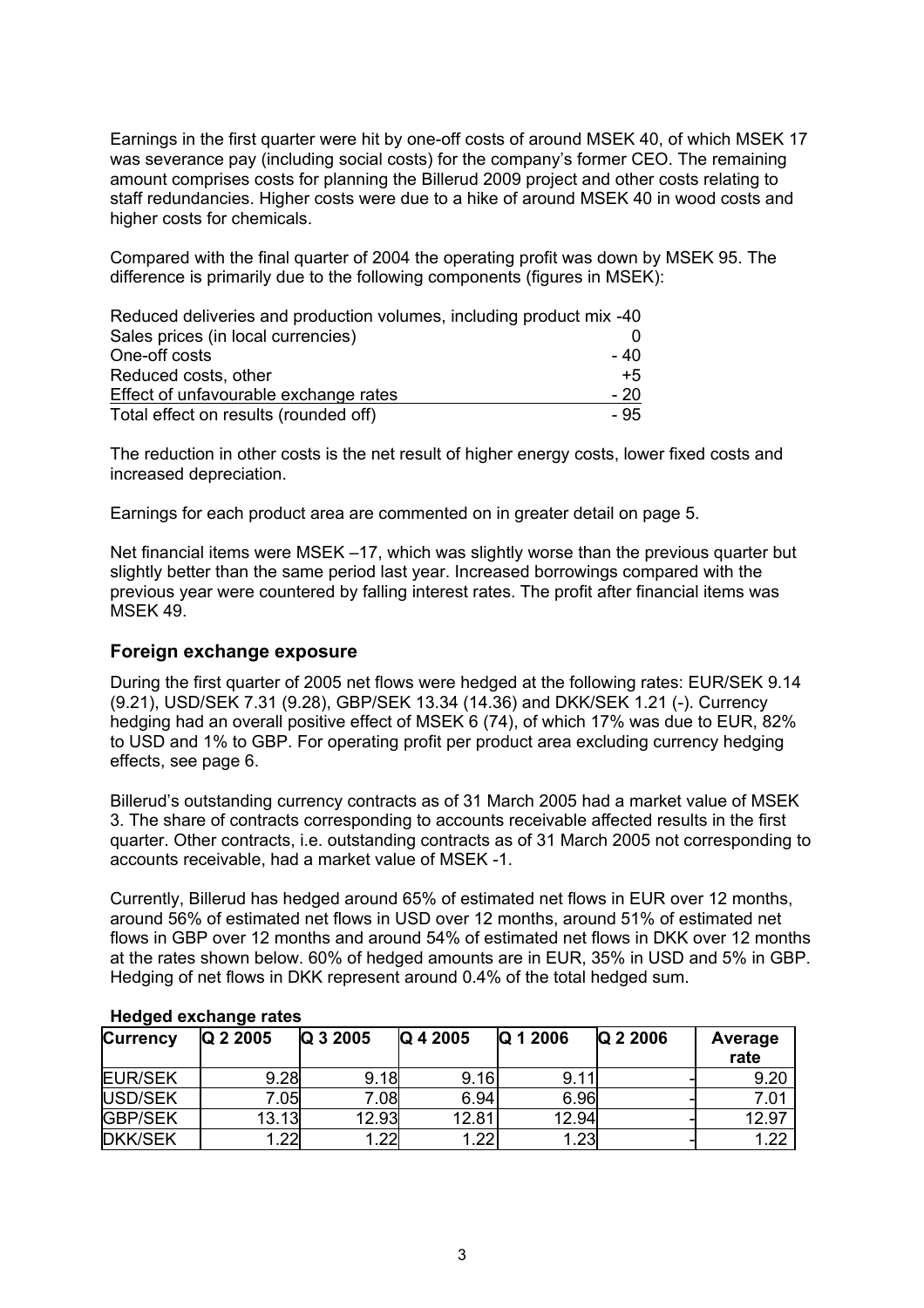#### **Investments and capital employed**

Investments amounted to MSEK 203 gross, of which MSEK 110 was for energy investments, which are described on page 7, and the remainder, MSEK 93, was for other investments, including the biological treatment plant at Gruvön and increased capacity for sack paper and kraft paper at Skärblacka.

Depreciation in the first quarter of 2005 amounted to MSEK 103. Billerud has established an investment framework that corresponds to the depreciation level. The energy investments, however, are outside this framework.

Billerud's capital employed amounted to MSEK 4,683 as of 31 March 2005, compared with MSEK 4,506 at the end of 2004. The increase is mainly due to the higher investment level during the year. The increase was reduced by higher liabilities due to deferred tax.

The return on capital employed over the most recent 12 months was 13%, compared with 23% last year. The return on shareholders' equity after tax was 12%.

### **Cash flow and financial position**

Cash flow from current activities during the period amounted to MSEK 91, compared with MSEK 317 for the same period last year. The lower cash flow was mainly due to the reduced profit. Cash flow from investment activities amounted to MSEK –203. Ongoing investments are higher than in the previous year, mainly due to the energy projects that have started.

Operating cash flow amounted to MSEK -112, compared with MSEK 55 in the final quarter of 2004 and MSEK 239 in the first quarter of 2004.Net debt thus increased during the first quarter by MSEK 125.

On 31 March 2005 interest-bearing net debt amounted to MSEK 1,594, compared with MSEK 1, 469 on 31 December 2004 and MSEK 1,306 on 31 March 2004. The Group's net debt/equity ratio at the end of the period was 0.52, compared with 0.48 at the end of 2004 and 0.40 on 31 March 2004. Net debt/equity ratio should be between 0.6 and 0.9 according to Billerud's financial goals.

| MSEK (positive figure indicates a reduction in | Jan-   | Oct    | Jan-March |
|------------------------------------------------|--------|--------|-----------|
| debt)                                          | March  | -Dec   | 2004      |
|                                                | 2005   | 2004   |           |
| <b>Current activities</b>                      | 91     | 260    | 317       |
| Current net investments, excluding energy      |        |        |           |
| projects                                       | -93    | $-162$ | -78       |
| Energy project investments                     | $-110$ | -43    |           |
| Operating cash flow                            | $-112$ | 55     | 239       |
|                                                |        |        |           |
| Acquisition of Billerud Beetham Ltd            |        |        | $-213$    |
| Cash flow after investments                    | $-112$ | 55     | 26        |
|                                                |        |        |           |
| <b>Dividend</b>                                |        |        |           |
| Share buy-back                                 |        | -88    | $-96$     |
| To shareholders                                |        | -88    | $-96$     |
| Other items not affecting cash flow            | $-13$  | -6     | $-16$     |
|                                                |        |        |           |
| Change in net debt during the period           | -125   | $-39$  | $-86$     |

#### **Cash flow summary**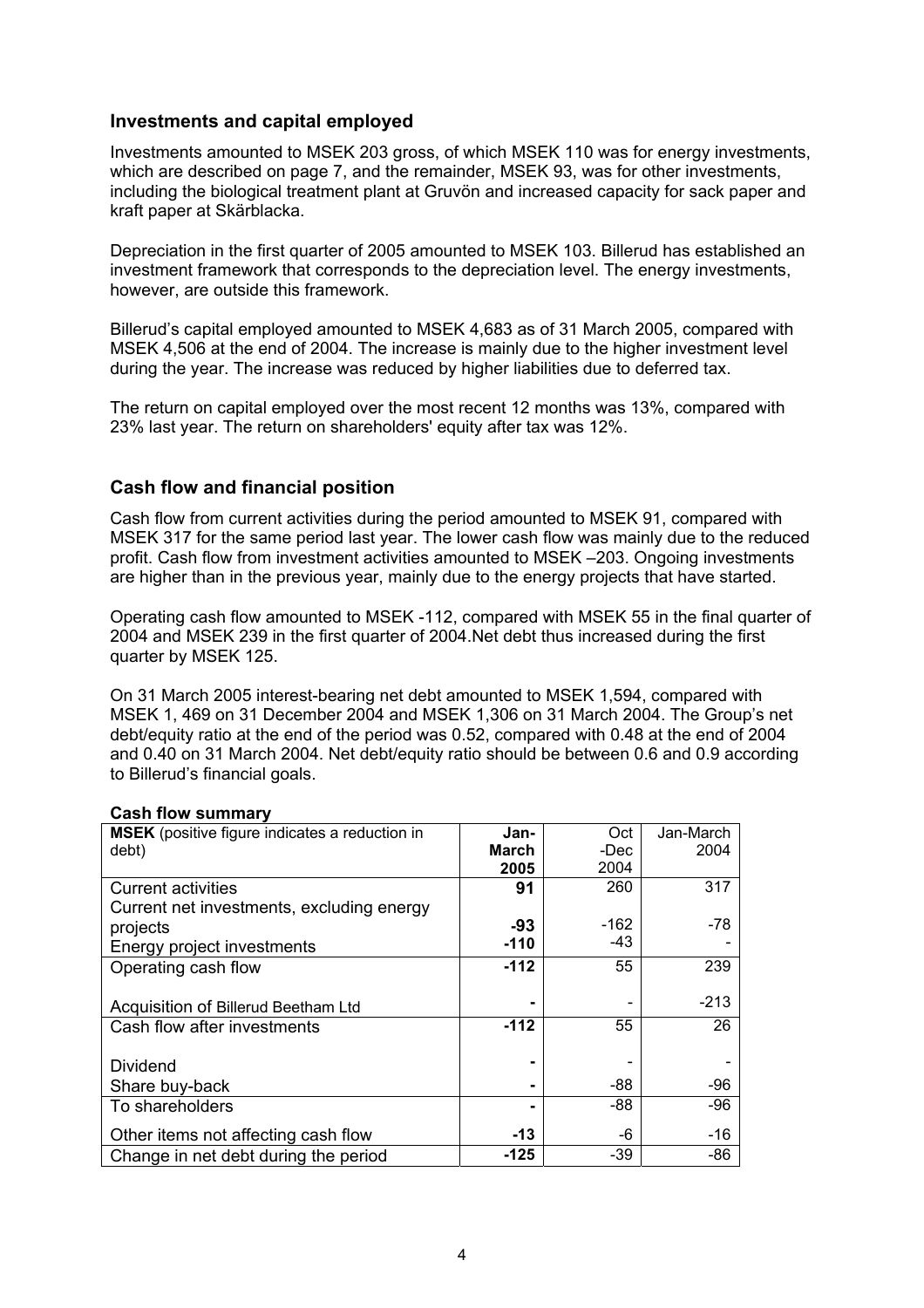# **Financing**

Interest-bearing loans as of 31 March 2005 amounted to MSEK 1,855. This includes utilisation of a syndicated bank loan of MSEK 234, bond loans of MSEK 1,057 and utilisation of Billerud's certificate programme of MSEK 527 (of a maximum MSEK 1,000). Other interest-bearing debt amounted to MSEK 8. There is also a convertible debenture with a market value of MSEK 29.

During the first quarter of 2005 Billerud signed a new eight-year bond loan worth MSEK 300. The money from this loan will be used to fund Billerud's investment programme within the energy field.

# **Personnel**

The average number of employees during the first quarter was 2,556, compared with 2,463 in the first quarter of 2004. The rise was due to the acquisition of Billerud Beetham, otherwise the average number of employees fell slightly.

# **Product areas**

Billerud's activities consist of three product areas – Kraft paper, Containerboard and Market pulp – which are strongly integrated in terms of production, making them hard to identify for accounting purposes. Risks and opportunities do not differ significantly between the product areas. Billerud has chosen to report and control its activities in these three product areas, which in the company's judgement form a joint operation and a primary segment. Markets are not considered to differ significantly in terms of risks and opportunities.

#### **Net turnover and operating profit**

|                        | - -            |      |        |      |        |                  |       |             |     |             |
|------------------------|----------------|------|--------|------|--------|------------------|-------|-------------|-----|-------------|
| Net turnover           |                |      |        |      |        | Operating profit |       |             |     |             |
|                        | Q <sub>1</sub> | Q 4  | %      | Q 1  | %      | Q 1              | O 4   | $\%$        | Q 1 | %           |
| <b>MSEK</b>            | 2005           | 2004 | change | 2004 | change | 2005             |       | 2004 change |     | 2004 change |
| Kraft paper            | 927            | 878  | 6      | 902  | 3      | 75               | 110   | -32         | 152 | -51         |
| Containerboard         | 509            | 568  | $-10$  | 520  | -21    | 37               | 58    | $-36$       | 43  | $-14$       |
| Market pulp            | 303            | 307  | -1     | 398  | $-24$  | -7               | 18    | neg         | 70  | neg         |
| Other and eliminations |                | -    |        |      | -      | -39              | $-25$ | -           | -10 |             |
| Total Group            | 739            | 753  | -      | 820  | -4     | 66               | 161   | -59         | 255 | -741        |

### *Kraft paper*

#### *First quarter*

The operating profit for the quarter was MSEK 75, down MSEK 35, or 32%, on the previous quarter mainly due to the effects of the product mix, i.e. a higher proportion of products that contribute less profit. Compared with the same period last year the profit was down by MSEK 77, or 51%, mainly due to unfavourable exchange rates and higher variable costs.

### *Containerboard*

#### *First quarter*

The operating profit for the quarter was MSEK 37, down MSEK 21, or 36%, on the previous quarter mainly due to lower delivery volumes. Compared with the same period last year the profit was down by MSEK 6, or 14%, mainly due to unfavourable exchange rates and slightly lower delivery volumes.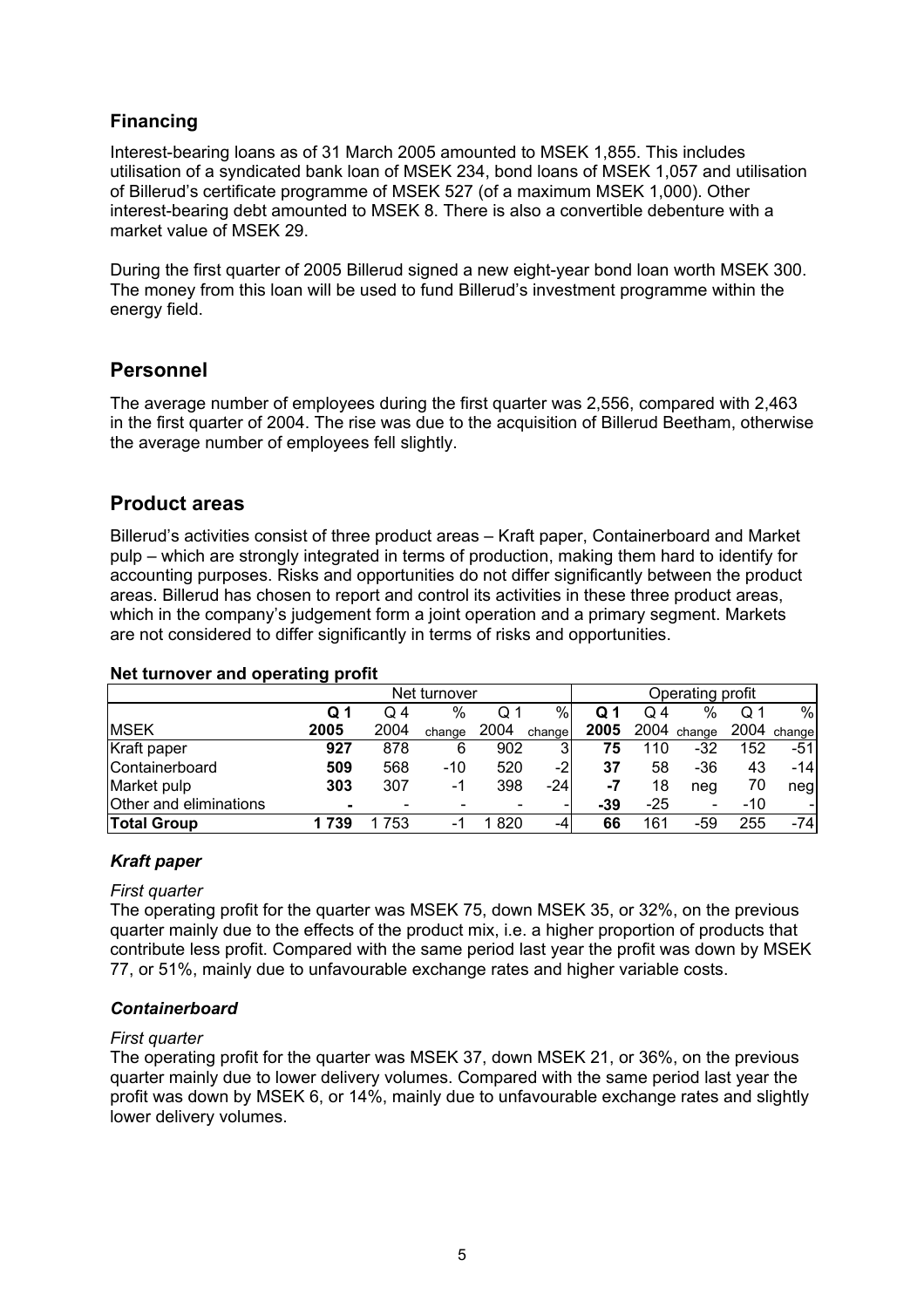### *Market pulp*

#### *First quarter*

The operating loss for the quarter was MSEK 7, down MSEK 25 on the previous quarter mainly due to unfavourable exchange rates. Compared with the same period last year the result was down by MSEK 77, mainly due to unfavourable exchange rates.

|                | Q 1   | Q 1   | <b>Full year</b> |
|----------------|-------|-------|------------------|
| <b>MSEK</b>    | 2005  | 2004  | 2004             |
| Kraft paper    | 73    | 132   | 385              |
| Containerboard | 36    | 32    | 115              |
| Market pulp    | $-10$ | 27    | 34               |
| Other          | -39   | $-10$ | $-67$            |
| <b>Total</b>   | 60    | 181   | 467              |

#### **Operating profit per product area, currency hedging effects excluded**

# **Parent company**

Billerud AB comprises the Gruvön mill, the sales organisation for the Nordic markets and markets outside Europe, and head office functions.

Net turnover in the first quarter amounted to MSEK 758. The profit after financial items amounted to MSEK 6. Fixed-asset investments, excluding shares, amounted to MSEK 91. The average number of employees was 1,143. Liquid assets and short-term investments amounted to MSEK 333.

# **Wood supplies**

A storm in early January 2005 caused considerable damage to forests in southern Sweden. Forestry operations have been re-organised to give priority to forest damaged by the storm, which was primarily spruce. As a result, the planned felling of other wood types, including a larger proportion of hardwood, has been reduced. The country's transport resources have come under great pressure.

As a consequence of the above the price of Swedish softwood has fallen, the price of hardwood has risen and transport costs for delivery to Billerud's mills have increased significantly. The current shortage of hardwood in Sweden has also led to increased amounts of more expensive imported wood. Overall this means that Billerud's wood costs are somewhat higher now than before the storm when prices were already higher than the average in 2004 due to a series of price rises throughout the year.

The wood market is currently variable and the situation is likely to change further as storm wood is gradually taken care of. At this stage the effects of the storm, including continued shortages of hardwood, will mean that Billerud's costs for wood will be around MSEK 160 higher for the full year in 2005 compared with 2004.

# **Programme for cost reduction - organisation**

To meet the current cost increases in wood, energy and chemicals, Billerud during first quarter 2005 started up a number of measures to reduce the organisation cost. These measures have resulted in one-off costs of MSEK 10 during first quarter 2005. The measures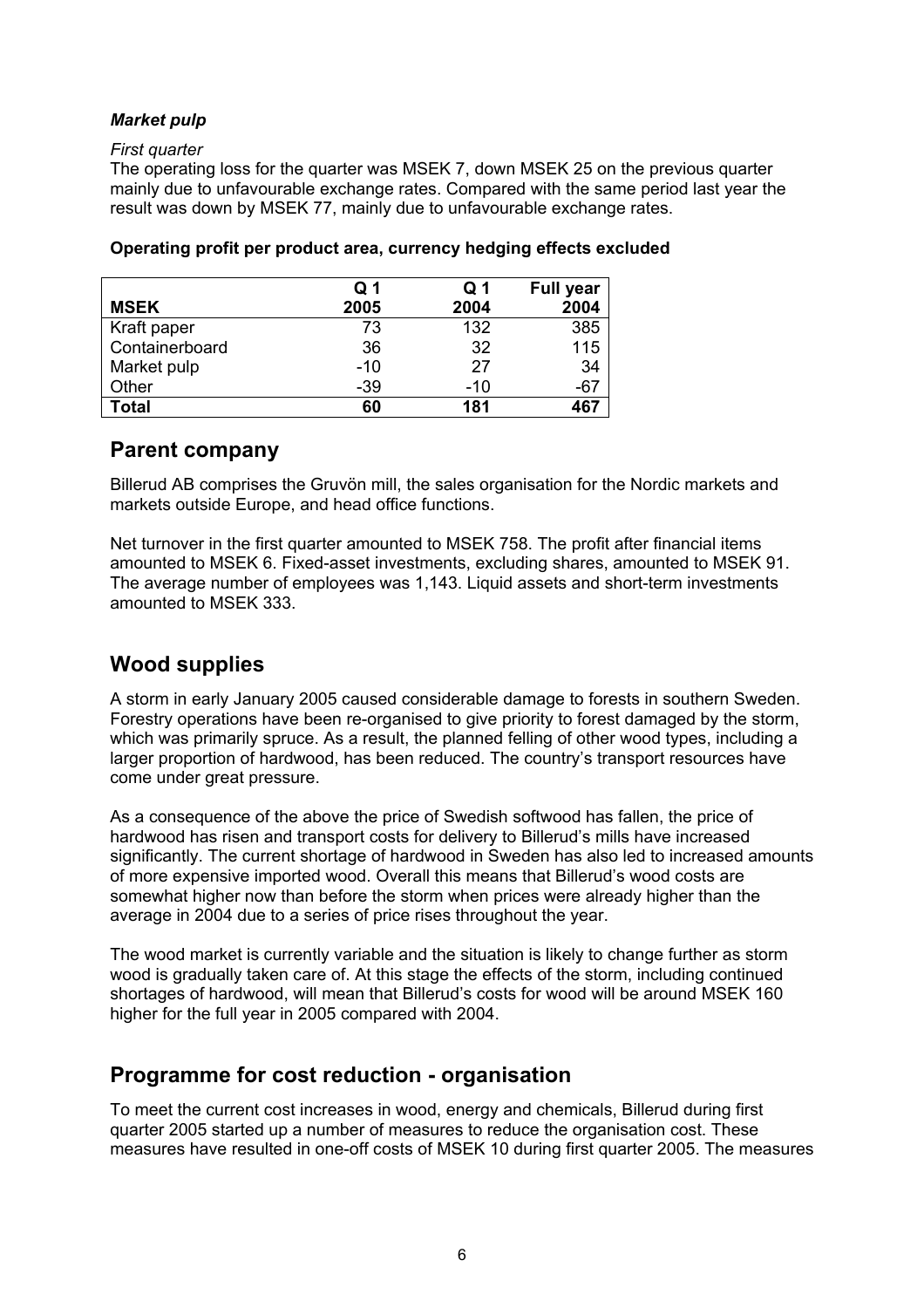constitute the start of the larger cost reduction programme (called organisational review) that was presented in the Financial Statement of 27 January, 2005.

A review of Billerud's working methods and processes is part of that programme in order to gain greater uniformity in the way the company's different units work. Other purposes of the project are to ensure that the company has the right competence for its future activities and to reduce costs. The goal is to reduce the annual cost by at least MSEK 250, which corresponds to raising efficiency by 20%. The already started measures are included in this amount.

The design of the future organisation has been planned since late autumn 2004 and is now largely complete. A decision will be made by the end of May as to how and when the new organisation will be introduced. The cost reductions will come into effect from the end of 2005 and the full effect will be reached during 2008. The change will result in one-off costs, which today cannot be quantified.

# **Programme for cost reduction - energy**

As previously announced the Board has decided to invest MSEK 1,050 in programmes to reduce energy costs at the three pulp and paper mills in Sweden. These investments include new turbines for back-pressure power, a rebuild of the bark boilers at all three mills and new electricity supply at the Gruvön mill.

These investments will approximately double the company's generation of electricity, which will mean that self-sufficiency will rise from around 30% to around 60%. Oil consumption is expected to fall from the current level of around 45,000  $m^3$  to 15,000  $m^3$ . Heating oil will be replaced by bio-fuel. The new equipment will be brought on stream from the second half of 2005 up to the end of 2006.

The investments more than match Billerud's requirements for financial return and the repayment period is less than five years. As a result of this project, Billerud's profit before depreciation is expected to increase by MSEK 250 per year. Depreciation will increase by MSEK 50 per year. The full effects will be achieved starting in 2007.

# **Share distribution**

As of 31 March 2005 the distribution of shares was as follows:

| Registered amount of shares                     | 53 252 998 |
|-------------------------------------------------|------------|
| Bought-back shares in company ownership         | $-1910000$ |
| Shares on the market                            | 51 342 998 |
| Convertible debenture loan (on full conversion) | 268 047    |
| Shares on the market (after full conversion)    | 51 611 045 |

There were no share buy-backs during the first quarter of 2005.

# **Introduction of IFRS**

From 2005 Billerud will follow the International Financial Reporting Standards/ International Accounting Standards (IFRS/IAS). During the transfer Billerud is affected by IAS 19/RR 29 Employee Benefits, IAS16 Tangible Assets, IFRS 3 Company/Business Acquisitions, and IAS 39 Financial Instruments; Recognition and Measurement.

IAS 19/RR 29 Employee Benefits is being applied by Billerud from 1 January 2004.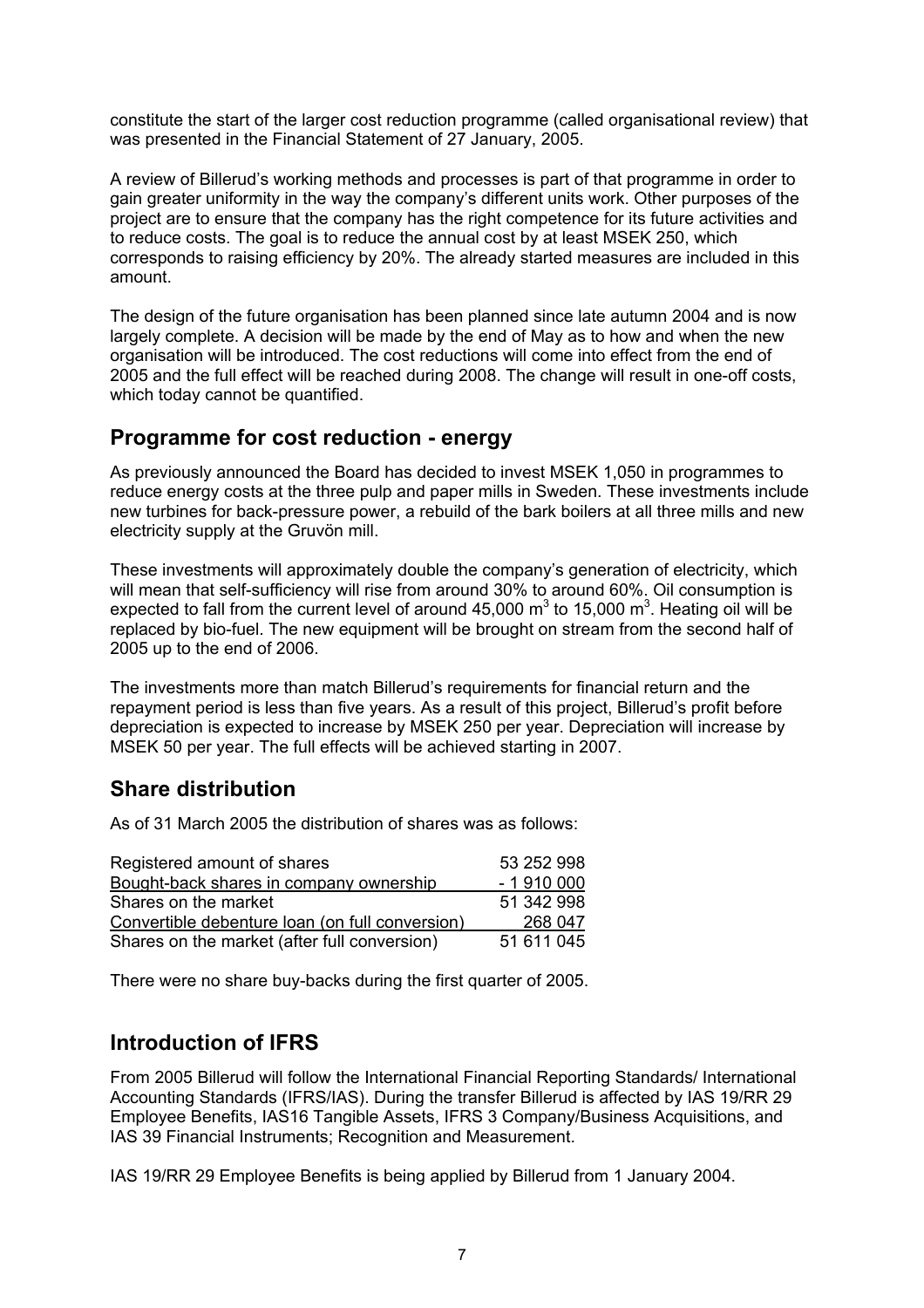To comply with IAS16 Tangible Assets, Billerud will start using component depreciation. The transfer to this method according to IFRS is not judged to have any material effect on the opening balance on 1 January 2004 and the closing balance on 31 December 2004.

The application of IFRS 3 Company/Business Acquisitions produces an effect for Billerud from the acquisition of Billerud Beetham in 2004. The net profit for 2004 and shareholders' equity at the end of 2004, in accordance with IFRS, will be affected by MSEK 5.

IAS 39 Financial Instruments; Recognition and Measurement will be applied from 1 January 2005. In accordance with IAS 39 all financial instruments shall be identified and given a market value at the closing date, which means that, for example, currency derivatives, interest rate swaps and electricity derivatives shall be booked on the balance sheet. The effects increased shareholders' equity on 1 January 2005 by MSEK 43 after tax. At the end of the first quarter the corresponding effect had a market value of MSEK 14, MSEK 29 lower than the figure for 1 January 2005.

# **Outlook**

Deliveries in 2005 are expected to continue at around the same level as 2004.

There is currently uncertainty about the future development of the business cycle. The market is currently lacklustre. Prices are approximately the same as the average for last year.

Concerning wood supplies, based on the current situation and continued future shortages of hardwood, wood costs will increase with around MSEK 160 for the full year in 2005 compared with 2004.

Prices for chemicals and energy have risen while prices for electricity certificates have fallen. Overall this means that costs for chemicals and energy for the full year in 2005 are expected to increase by around MSEK 100 compared with 2004.

As previously mentioned, one-off costs of MSEK 40 affected results in the first quarter of 2005. Other cost items are expected to remain unchanged compared with the previous year.

Changes in exchange rates, based on entered forward hedging contracts, are expected to have a negative impact of around MSEK 300 in 2005 compared with 2004.

Given the present market situation, operating profit for the full year 2005 is expected to be around MSEK 200.

Stockholm, Sweden 3 May 2005 Billerud AB (publ) *The Board of Directors* 

This interim report has not been subject to an examination by Billerud's auditors.

**Interim reports**  *Please note that the dates are :*  Second quarter 2005 Third quarter 2005

3 August 9 November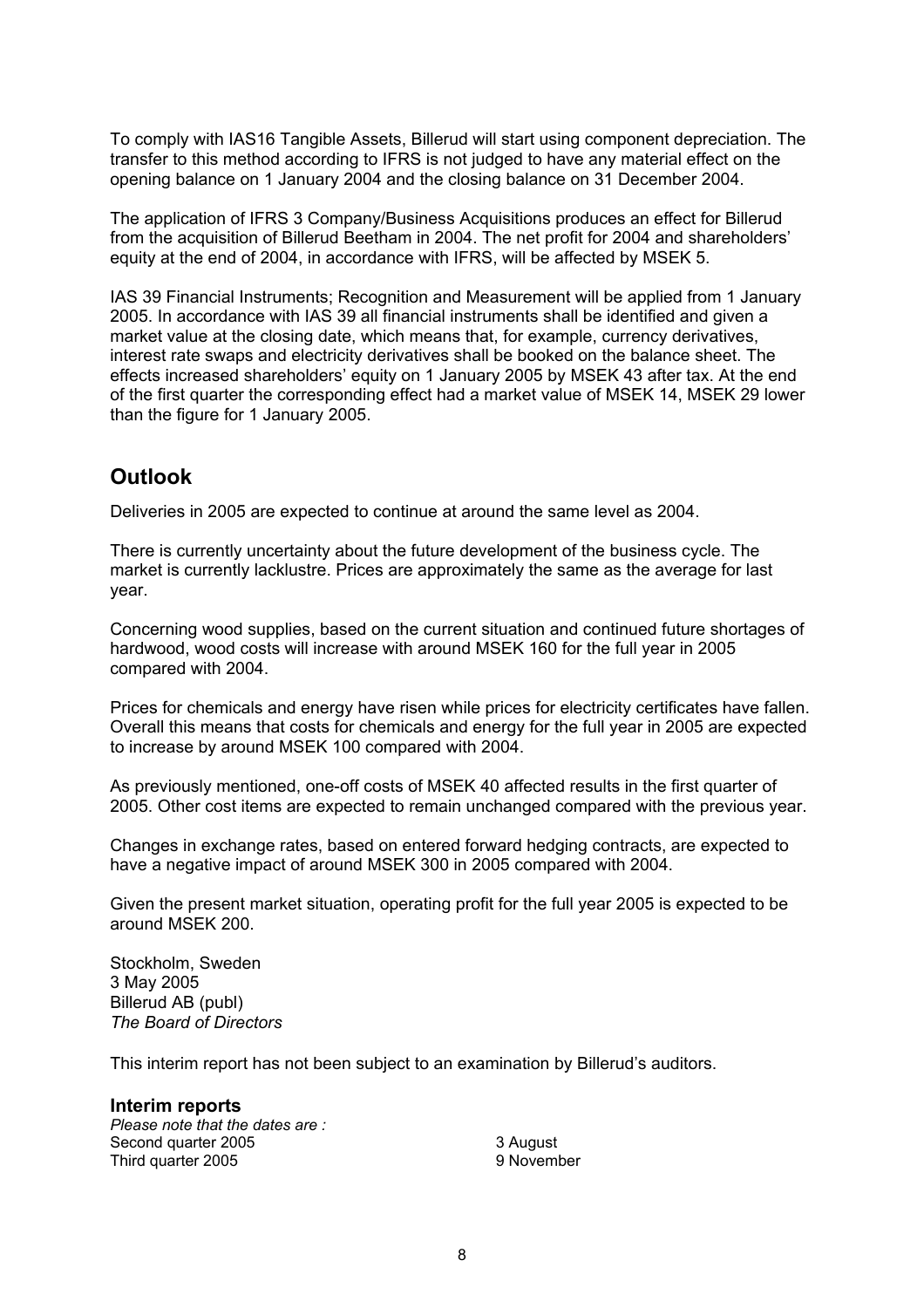# **Billerud Group Supplement 1**

#### **Accounting principles**

The accounts are prepared in accordance with IAS 34 Interim reports. In comparison with the 2004 Annual Report, the accounting principles have been adapted to IFRS. For further information about the effects of introducing IFRS, see Supplement 2. Concerning IAS 14 Segment reporting, see comments under Product areas on page 5 of this report. For details of accounting principles and definitions of key figures, see the 2004 Annual Report pages 48-53 and page 67.

| <b>Profit and Loss Account</b>                                            | 3 months<br><b>Full year</b> |                          |                |         |
|---------------------------------------------------------------------------|------------------------------|--------------------------|----------------|---------|
|                                                                           | Jan-                         |                          |                |         |
|                                                                           | March                        | Oct-Dec                  | Jan-Mar        | Jan-Dec |
| <b>MSEK</b>                                                               | 2005                         | 2004                     | 2004           | 2004    |
| Net turnover                                                              | 1739                         | 1753                     | 1820           | 7 159   |
| Other income                                                              | 2                            | 3                        | 2              | 9       |
| <b>Operating income</b>                                                   | 1741                         | 1756                     | 1822           | 7 1 6 8 |
| Raw materials and consumables                                             | -741                         | $-741$                   | -665           | -2 766  |
| Change in stock                                                           | $-23$                        | 24                       | $-36$          | 13      |
| Other external expenses                                                   | $-460$                       | $-437$                   | -446           | $-1885$ |
| Staff expenses                                                            | $-348$                       | $-352$                   | $-319$         | $-1350$ |
| Depreciation                                                              | $-103$                       | -89                      | $-101$         | $-399$  |
| <b>Operating expenses</b>                                                 | $-1675$                      | $-1595$                  | $-1567$        | $-6387$ |
| <b>Operating profit</b>                                                   | 66                           | 161                      | 255            | 781     |
| <b>Financial items</b>                                                    | $-17$                        | $-15$                    | $-20$          | $-74$   |
| <b>Profit after financial items</b>                                       | 49<br>$-14$                  | 146                      | 235            | 707     |
| Tax                                                                       | 35                           | $-39$<br>107             | $-66$<br>169   | $-198$  |
| Net profit for the period                                                 |                              |                          |                | 509     |
| Earnings per share, SEK                                                   | 0.68                         | 2.07                     | 3.13           | 9.66    |
| Earnings per share after full conversion, SEK                             | 0.68                         | 2.06                     | 3.12           | 9.62    |
|                                                                           |                              |                          |                |         |
| <b>Balance Sheet</b>                                                      | 31 March                     | 31 March                 | 31 Dec         | 1 Jan   |
| <b>MSEK</b>                                                               | 2005                         | 2004                     | 2004           | 2005    |
| <b>Fixed assets</b>                                                       | 4809                         | 4511                     | 4 702          | 4 702   |
| Stocks                                                                    | 707                          | 704                      | 749            | 749     |
| Accounts receivable                                                       | 1 1 5 5                      | 1 2 2 6                  | 1 1 2 8        | 1 0 9 6 |
| Other current assets                                                      | 180                          | 155                      | 170            | 277     |
| Cash, bank balances and short-term                                        |                              |                          |                | 378     |
| investments                                                               | 401<br>7 2 5 2               | 679<br>$\frac{1}{7}$ 275 | 378<br>7 1 2 7 |         |
| <b>Total assets</b>                                                       |                              |                          |                | 7 202   |
| Shareholders' equity                                                      | 3089                         | 3 2 6 7                  | 3 0 3 7        | 3 0 8 0 |
| Interest-bearing liabilities                                              | 1855                         | 1867                     | 1720           | 1720    |
| Interest-bearing provisions, pensions                                     | 161                          | 123                      | 148            | 148     |
| Non-interest-bearing provisions                                           | 8                            | 12                       | 7              | 7       |
| Deferred liabilities                                                      | 1 1 7 9                      | 995                      | 1 1 7 9        | 1193    |
| Accounts payable                                                          | 452                          | 414                      | 487            | 487     |
| Other, non-interest-bearing liabilities                                   | 508                          | 597                      | 551            | 567     |
| Total shareholders' equity, provisions and liabilities                    | 7 2 5 2                      | 7 2 7 5                  | 7 1 2 7        | 7 202   |
|                                                                           | Jan-                         | Jan-                     | Full           |         |
| Specification of change in equity                                         | March                        | March                    | year           |         |
| <b>MSEK</b>                                                               | 2005                         | 2004                     | 2004           |         |
| Opening equity                                                            | 3 0 3 7                      | 3 1 9 4                  | 3 1 9 4        |         |
| Adjustment for new accounting principles, IAS 39                          | 43                           |                          |                |         |
| Adjusted opening equity according to IFRS                                 | 3 0 8 0                      | $3\,194$                 | 3194           |         |
| Profit/loss for the period                                                | 35                           | 169                      | 509            |         |
| Market value of financial instruments in accordance with<br><b>IAS 39</b> | -29                          |                          |                |         |
| Dividend                                                                  |                              |                          | $-346$         |         |
| Share buy-back                                                            |                              | $-96$                    | $-317$         |         |
| Translation difference in shareholders' equity                            | 3                            |                          | $-3$           |         |
| <b>Closing equity</b>                                                     | 3 0 8 9                      | 3 2 6 7                  | 3 0 3 7        |         |
|                                                                           |                              |                          |                |         |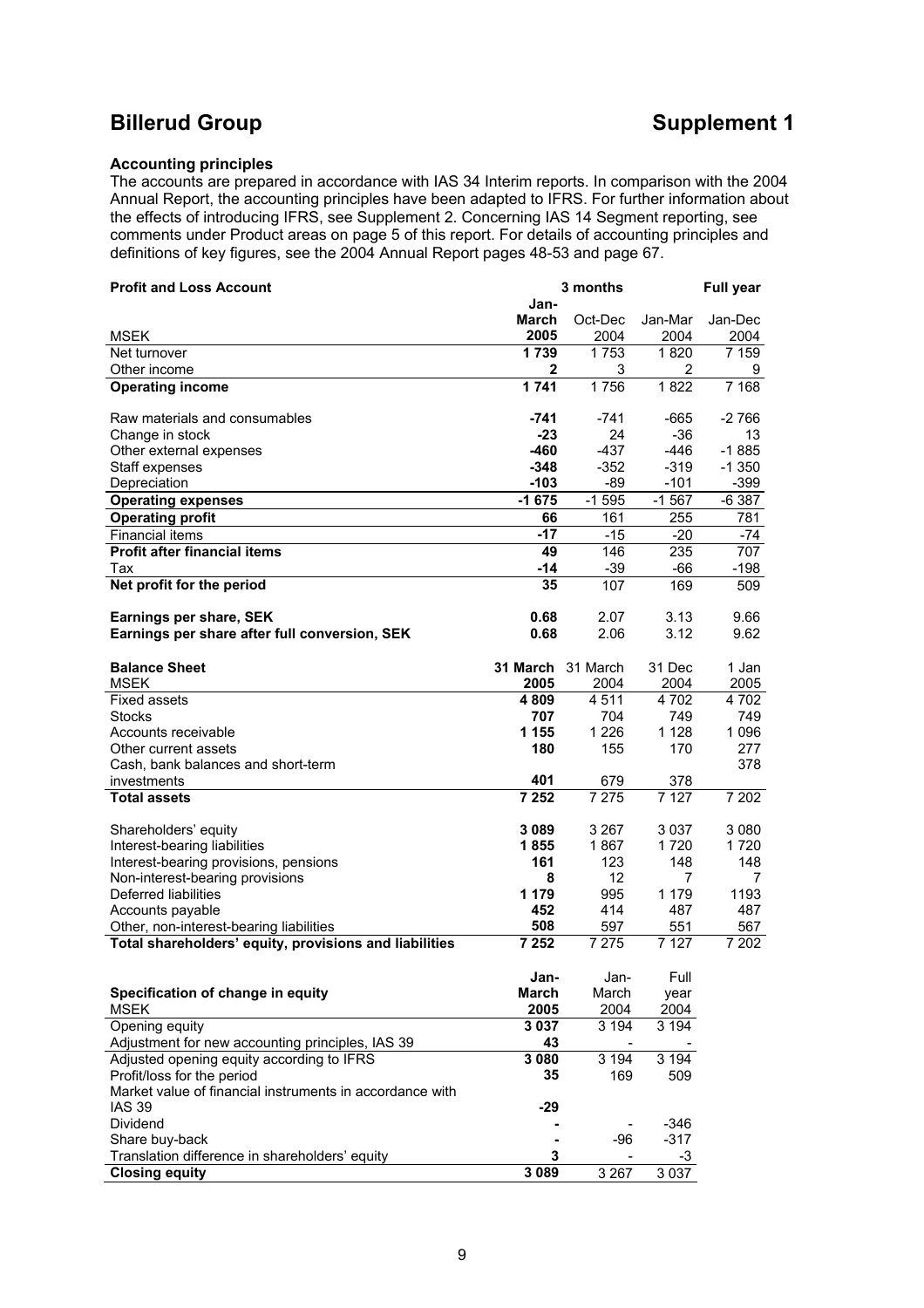| <b>Cash Flow Statement</b><br><b>MSEK</b>    | Jan-March<br>2005 | Oct-Dec<br>2004 | Jan-March<br>2004 | Jan-Dec<br>2004 |
|----------------------------------------------|-------------------|-----------------|-------------------|-----------------|
| Operating surplus, etc 1)                    | 183               | 255             | 361               | 1 1 8 5         |
| Change in working capital, etc.              | -59               | -4              | -4                | 91              |
| Net financial items, taxes, etc.             | -33               | 9               | -40               | -66             |
| Cash flow from operating activities          | 91                | 260             | 317               | 1 2 1 0         |
| Investment in fixed assets                   | $-203$            | $-206$          | -79               | -568            |
| Acquisition of Billerud Beetham Ltd          |                   |                 | $-213$            | -213            |
| Disposal of fixed assets                     | 0                 |                 |                   | 4               |
| <b>Cash flow from investment activities</b>  | $-203$            | $-205$          | $-291$            | -777            |
| Change in interest-bearing debt              | 134               | -175            | 396               | 258             |
| Dividend                                     |                   |                 |                   | -346            |
| Share buy-back                               |                   | -88             | -96               | -317            |
| Cash flow from financing activities          | 134               | -263            | 300               | -405            |
| Total cash flow (= change in liquid assets)  | 22                | $-208$          | 326               | 28              |
| Liquid assets at the beginning of the period | 378               | 588             | 353               | 353             |
| Translation difference in liquid funds       |                   | $-2$            | 0                 | -3              |
| Liquid assets at the end of the period       | 401               | 378             | 679               | 378             |

1) The amount for January-March 2005 includes an operating surplus of MSEK 66, returned depreciation of MSEK 103 and other items of MSEK 14.

| <b>Key figures</b>                                 | Jan-March<br>2005 | Jan-March<br>2004 | Full year<br>2004 |
|----------------------------------------------------|-------------------|-------------------|-------------------|
| Margins                                            |                   |                   |                   |
| Gross margin, %                                    | 10                | 20                | 16                |
| Operating margin, %                                | 4                 | 14                | 11                |
|                                                    |                   |                   |                   |
| Return (rolling 12 months)                         |                   |                   |                   |
| Return on capital employed, %                      | 13                | 23                | 17                |
| Return on equity, %                                | 12                | 22                | 16                |
| Return on equity after full conversion, %          | 12                | 22                | 16                |
| Capital structure at end of period                 |                   |                   |                   |
| Capital employed, MSEK                             | 4683              | 4 5 7 2           | 4 506             |
| Shareholders' equity, MSEK                         | 3 0 8 9           | 3 2 6 7           | 3 0 3 7           |
| Interest-bearing net debt, MSEK                    | 1 5 9 4           | 1 30 6            | 1469              |
| Net debt/equity ratio, times                       | 0.52              | 0.40              | 0.48              |
| Net debt/equity ratio after full conversion, times | 0.50              | 0.39              | 0.47              |
| Equity ratio, %                                    | 43                | 45                | 43                |
| Equity ratio after full conversion, %              | 43                | 45                | 43                |
| Per share                                          |                   |                   |                   |
| Earnings per share, SEK                            | 0.68              | 3.13              | 9.66              |
| Average no. of shares, '000                        | 51 343            | 53 800            | 52 735            |
| Earnings per share after full conversion, SEK      | 0.68              | 3.12              | 9.62              |
| Average no. of shares, '000                        | 51 611            | 54 068            | 53 004            |
| Per share at end of period                         |                   |                   |                   |
| Equity per share, SEK                              | 60.17             | 61.34             | 59.16             |
| No. of shares, '000                                | 51 343            | 53 253            | 51 343            |
| Equity per share after full conversion, SEK        | 60.43             | 61.56             | 59.41             |
| No. of shares, '000                                | 51 611            | 53 521            | 51 611            |
| Gross investments, MSEK                            | 197               | 79                | 568               |
| Acquisition of Billerud Beetham Ltd                |                   | 213               | 213               |
| Average number of employees                        | 2 5 5 6           | 2 4 6 3           | 2623              |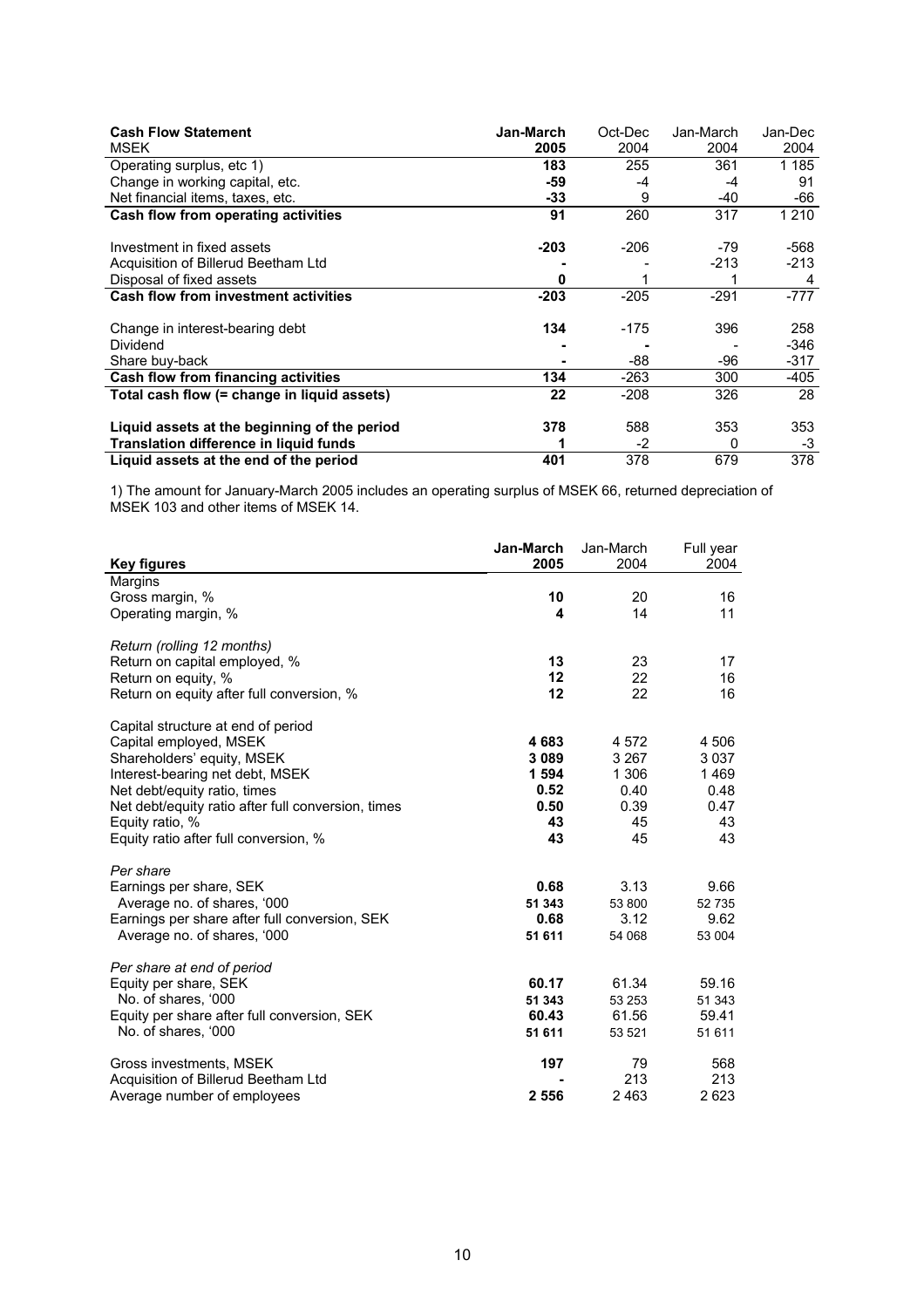# **Product areas**

# **Quarterly breakdown of net turnover by product area and for the Group**

|                        | 2005           | 2004    |      |       |         |       |
|------------------------|----------------|---------|------|-------|---------|-------|
|                        |                | Full    |      |       |         |       |
| <b>MSEK</b>            |                | vear    | ΙV   | Ш     |         |       |
| Kraft paper            | 927            | 3613    | 878  | 904   | 929     | 902   |
| Containerboard         | 509            | 2 1 3 1 | 568  | 573   | 470     | 520   |
| Market pulp            | 303            | 1415    | 307  | 345   | 365     | 398   |
| Other and eliminations | $\blacksquare$ |         |      |       |         |       |
| <b>Total Group</b>     | 1739           | 159     | 1753 | 1 822 | 1 7 6 4 | 1 820 |

# **Quarterly breakdown of operating profit by product area and for the Group**

|                        | 2005  | 2004 |     |       |       |       |
|------------------------|-------|------|-----|-------|-------|-------|
|                        |       | Full |     |       |       |       |
| <b>MSEK</b>            |       | vear | IV  | Ш     |       |       |
| Kraft paper            | 75    | 485  | 110 | 151   | 72    | 152   |
| Containerboard         | 37    | 171  | 58  | 96    | -26   | 43    |
| Market pulp            | $-7$  | 192  | 18  | 45    | 59    | 70    |
| Other and eliminations | $-39$ | -67  | -25 | $-22$ | $-10$ | $-10$ |
| <b>Total Group</b>     | 66    | 781  | 161 | 270   | 95    | 255   |

For operating profit per product area excluding currency hedging effects, see page 6.

### **Quarterly breakdown of operating margin by product area and for the Group**

|                | 2005 | 2004 |    |    |    |    |
|----------------|------|------|----|----|----|----|
|                |      | Full |    |    |    |    |
| $\%$           |      | vear | IV | Ш  |    |    |
| Kraft paper    | 8    | 14   | 13 | 17 | 8  | 17 |
| Containerboard |      | 8    | 10 | 17 | -5 | 8  |
| Market pulp    | $-2$ | 14   | 6  | 13 | 16 | 18 |
| Group          | 4    | 11   | 9  | 15 | 5  | 14 |

#### **Quarterly delivery volumes per product area**

|                | 2005 | 2004  |     |     |     |     |
|----------------|------|-------|-----|-----|-----|-----|
|                |      | Full  |     |     |     |     |
| 000 tonnes     |      | vear  | ΙV  |     |     |     |
| Kraft paper    | 140  | 528   | 131 | 129 | 132 | 136 |
| Containerboard | 130  | 531   | 143 | 137 | 117 | 134 |
| Market pulp    | 79   | 312   | 78  | 73  | 74  | 87  |
| Total          | 349  | 1.371 | 352 | 339 | 323 | 357 |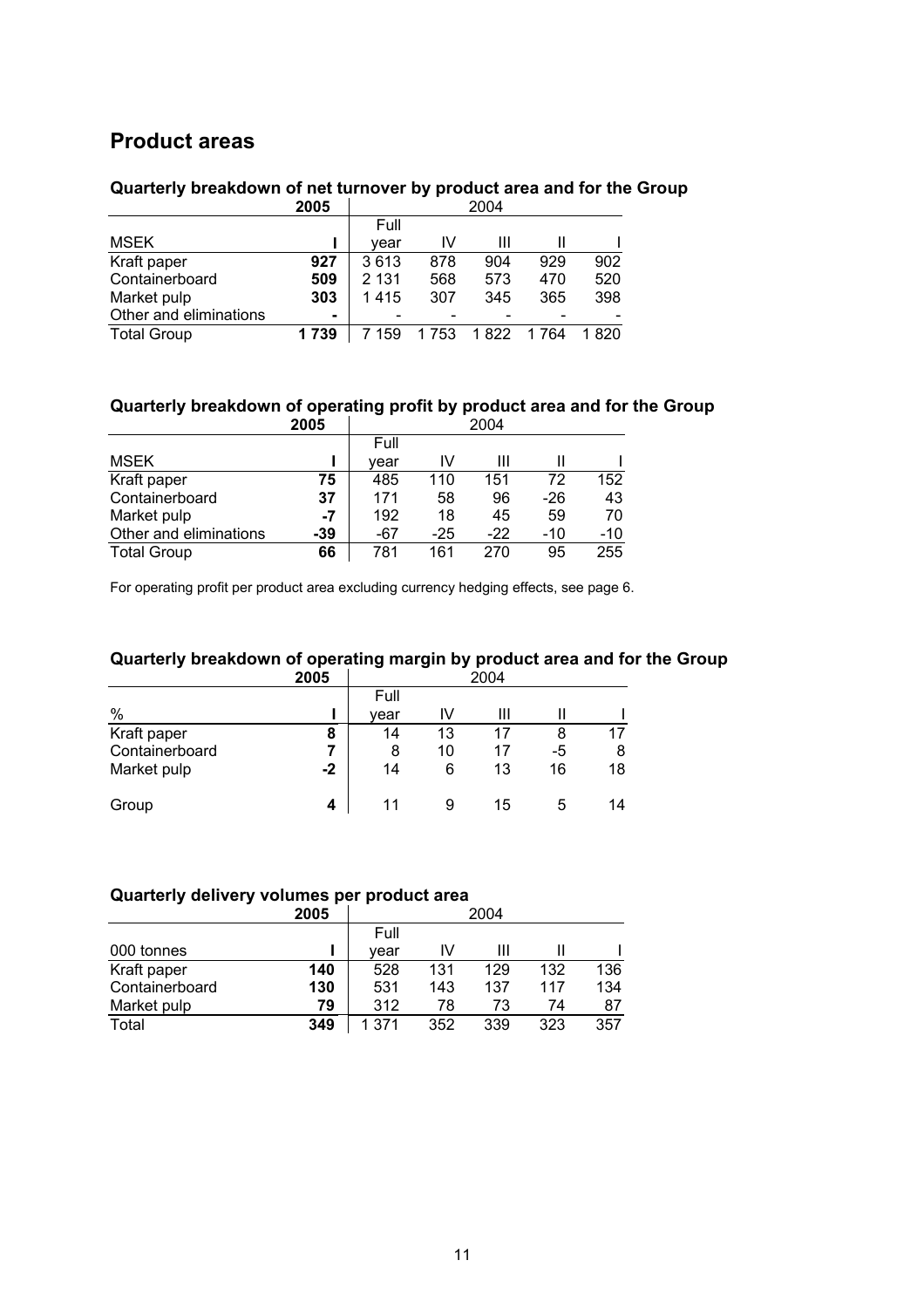# **Supplement 2**

# **Effects of introduction of IFRS**

From 1 January 2005, Billerud AB (publ) is applying the International Financial Reporting Standards (IFRS) as approved by the EU Commission. The interim report for the first quarter of 2005 is the first financial report presented by Billerud in accordance with IFRS. Figures for comparison have been re-calculated from 1 January 2004.

The accounting rules included in IFRS (previously called IAS, International Accounting Standards) were decided by the International Accounting Standards Board, the IASB. Before the rules come into effect within the EU, they must first be given special approval by the EU.

The recommendations made by the Swedish Financial Accounting Standards Council have been harmonised with IFRS, especially in recent years. However, the Swedish recommendations have neither covered all the areas dealt with by IFRS nor been fully updated as changes have been made to individual IFRS rules. Billerud has followed the recommendations (RR) of the Swedish Financial Accounting Standards Council and has therefore gradually applied practices in accordance with IFRS.

The 2005 Annual Report and the ensuing interim reports shall contain comparable figures from previous years. Figures for 2004 have therefore been re-stated in accordance with IFRS. The introduction date for IFRS is 1 January 2004. This interim report has been prepared in accordance with IAS 34, Interim Financial Reporting.

#### **Transfer to IFRS**

The transfer to IFRS has been carried out in accordance with "First time adoption of International Financial Reporting Standards" which contains special instructions for introducing the standards and making re-calculations. The special adoption rules are contained in IFRS 1. The effects on Billerud's results and financial position depend partly on the choices Billerud makes in areas where choices can be made. Billerud has chosen to apply IAS 39 (Recognition and Measurement) from 1 January 2005, and thereby not report comparable figures for 2004 (the adjustments are included in the adjusted balance sheet as of January 1, 2005).

Billerud's 2005 Annual Report will be produced in accordance with IFRS, and comparable figures for 2004 will be re-calculated in accordance with IFRS. The net effect of the changed accounting principles upon the adoption is reported directly under shareholders' equity as of 1 January 2004, and the net effects of the application of IAS 39 is reported directly under shareholders' equity as of 1 January 2005.

The survey concerning the effect of the adoption of IFRS is complete and this is further described in the enclosed summary of adjustments and estimated effects on earnings for those areas which are expected to materially affect Billerud's income statement and balance sheet for the full year 2004 and the quarterly income statements in 2004. There is also a description of the effects of applying IAS 39 from 1 January on Billerud's balance sheet as of 1 January 2005. The effects on Billerud's key figures 2004 are shown below:

#### **Key Figures 2004**

| <b>According to</b>               |                                 |                          |  |  |  |
|-----------------------------------|---------------------------------|--------------------------|--|--|--|
|                                   | <b>Swedish accounting rules</b> | <b>According to IFRS</b> |  |  |  |
| Return on capital employed, %     |                                 |                          |  |  |  |
| Return on shareholders' equity, % | 17                              | 16                       |  |  |  |
| Debt/equity ratio                 | 0.48                            | 0.48                     |  |  |  |
| Earnings per share, SEK           | 9.75                            | 9.66                     |  |  |  |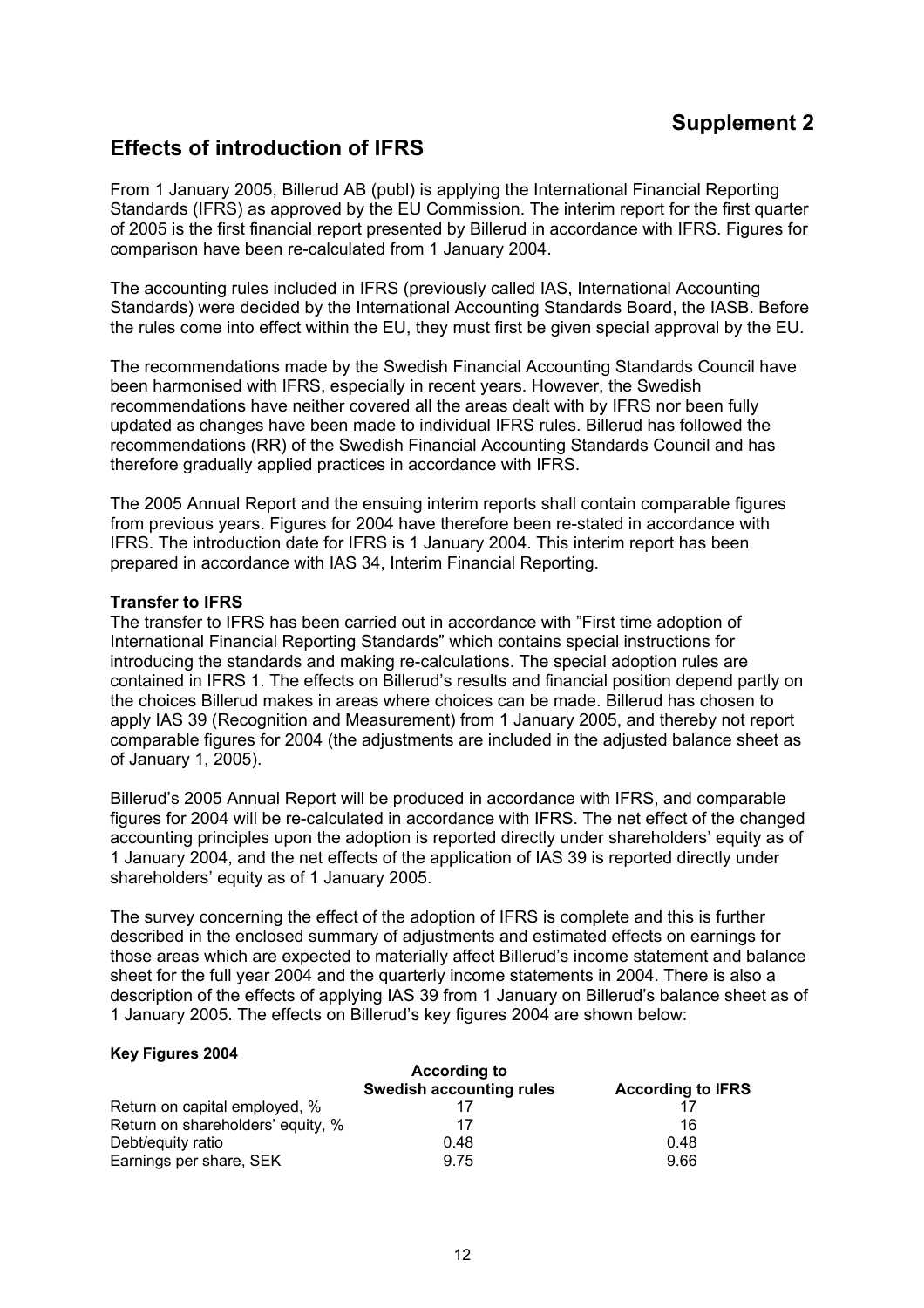### **The following IAS/IFRS standards are considered to have the largest impact on Billerud's comparable figures for 2004:**

- Reporting of pension liabilities in accordance with IAS 19 (Employee Benefits). From 1 January 2004, Billerud has applied RR29, which is in agreement with IAS 19 (Employee Benefits).
- Reporting of restructuring reserves in connection with acquisitions, in accordance with IFRS 3 (Business Combinations). According to IFRS 3, restructuring reserves may be included in the acquisition balance only if they have already been reported in the acquired company. Billerud applies IFRS 3 as from 1 January 2004. In accordance with IFRS 3 Business Combinations, goodwill is no longer amortised but is instead tested annually to see if there is a write-down requirement. Billerud has no goodwill on its balance sheet. The rules in IFRS 3 regarding depreciation of goodwill will therefore not affect the comparable figures for 2004. Billerud is utilising the optional exceptions in IFRS 1 and is therefore not restating figures for business combinations performed before 1 January 2004.

#### **Impact of other IAS/IFRS standards**

- IAS 16 (Property, Plant and Equipment). Billerud has previously to all extents and purposes applied so-called component depreciation, which is why the clearer requirements for the use of this depreciation method according to the reworked IAS 16 will not have a significant impact.
- IAS 32 and IAS 39 (Financial Instruments: Disclosure and Presentation; Recognition and Measurement), which both refer to financial instruments, will be applied starting from 1 January 2005. A recalculation for comparable figures in 2004 will not be made, in accordance with IFRS regulations. The new rules mean that most financial instruments, including derivatives, will be assessed at market value. Billerud uses derivatives mainly for managing currency risks on future payment flows connected with sales and purchases, price risks when buying electricity and also for interest rate risks.

In the opening balance for 1 January 2005 all financial instruments have been given a market value in accordance with IAS 39. The differences in the value of financial instruments between the 2004 balance sheet and the opening balance of 1 January 2005 has been reported directly under shareholders' equity. The differences are mainly due to the changes in definition and valuation of derivatives, and the requirement that liabilities shall be assessed using the effective interest method. In accordance with IAS 39 currency contracts are given a value by discounting future cash flows. Further in accordance with IAS 39 all embedded derivatives not closely linked with the main contract shall be assessed at fair value and reported separately. All the embedded derivatives identified by Billerud are closely linked with main contracts, and are therefore not reported separately.

The rules that will apply, or may be applied, at the end of 2005 have not yet been fully established. An assessment of the revaluation effects as of 1 January 2005 regarding these instruments, however, indicates a positive impact of around MSEK 43 on shareholders' equity after the expected tax effect.

The results of restatement for assets and liabilities given a market value in 2005 and onward shall be reported in the income statement or directly under shareholders' equity, depending on whether or not hedge accounting is used. Billerud uses hedge accounting in accordance with IAS 39 regarding currency hedging for transaction and translation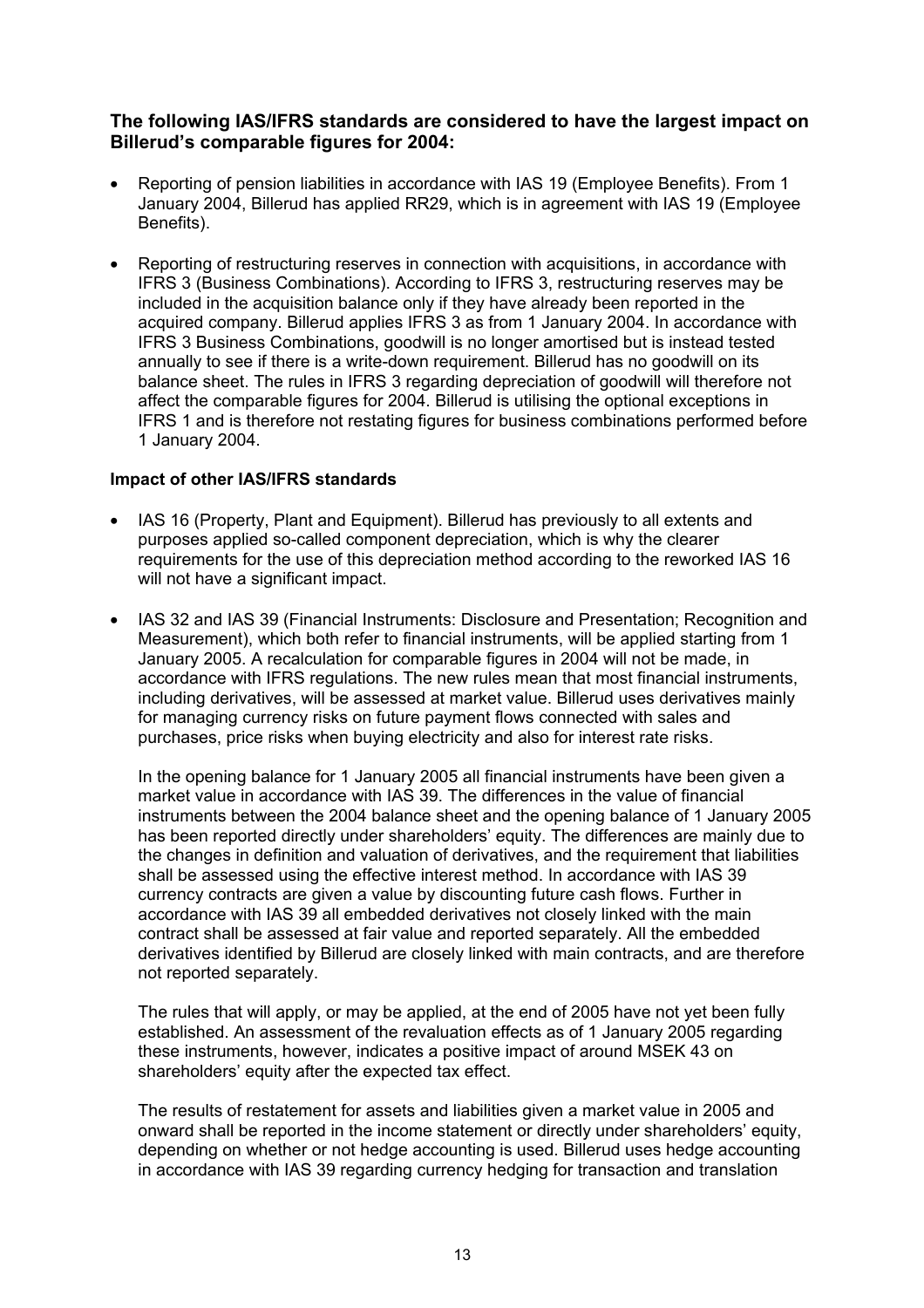exposure, hedging of interest rates and hedging of electricity prices. The results of restatement for market value are therefore reported directly under shareholders' equity. Restatement as of 31 March 2005 had a positive effect of MSEK 14 on shareholders' equity, which meant a fall of MSEK 29 compared with the market value of 1 January 2005.

- No material effects occur in the Cash Flow Analysis as a consequence of IAS 7 (Cash Flow Statements).
- Billerud is exercising the option to refrain from restating accumulated translation differences for foreign subsidiaries. Accumulated translation differences were set to zero in the opening balance of 1 January 2004 in accordance with IFRS.

The information concerning the first-time adoption has been presented according to IFRS principles that are expected to be applied as of 31 December 2005. IFRS is subject to continuous monitoring and approval by the EU, which is why further changes are still possible.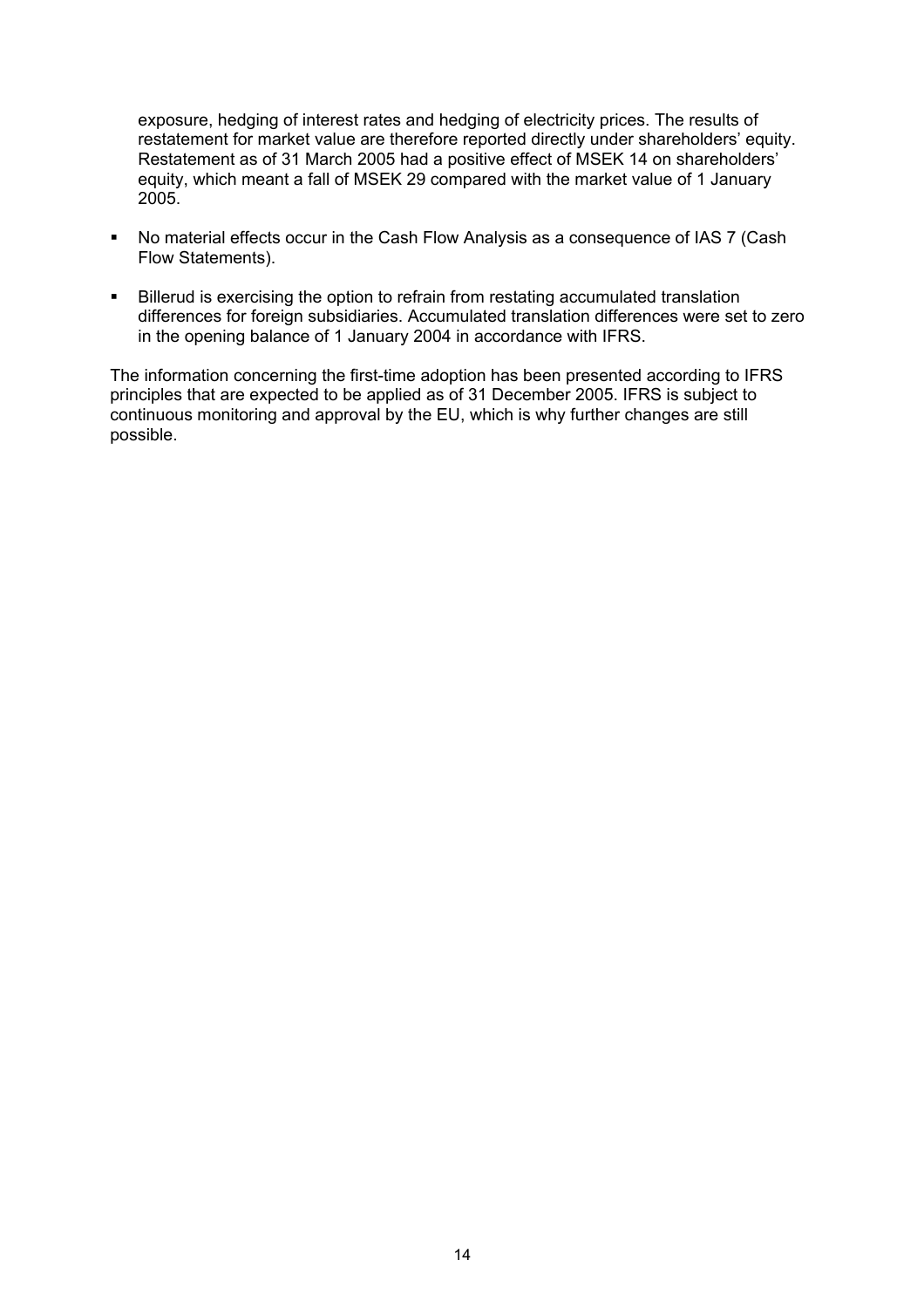### **Summary of adjustments and estimated effects on earnings from the adoption of IFRS**

|                                            | <b>Using</b> |             |      |                   |
|--------------------------------------------|--------------|-------------|------|-------------------|
|                                            | previous     | <b>IFRS</b> |      |                   |
|                                            | accounting   | adjust-     |      |                   |
| <b>MSEK</b>                                | principles   | ment        |      | <b>Using IFRS</b> |
| Tangible fixed assets                      | 4 3 4 8      |             |      | 4 3 4 8           |
| <b>Financial assets</b>                    | 16           |             |      | 16                |
| <b>Total fixed assets</b>                  | 4 3 6 4      |             |      | 4 3 6 4           |
| Inventories                                | 690          |             |      | 690               |
| Accounts receivable                        | 1 0 8 3      |             |      | 1 0 8 3           |
| Other current assets                       | 154          |             |      | 154               |
| Cash and bank balances and short-term      |              |             |      |                   |
| investments                                | 353          |             |      | 353               |
| <b>Total current assets</b>                | 2 2 8 0      |             |      | 2 2 8 0           |
| <b>Total assets</b>                        | 6644         |             |      | 6644              |
| Shareholders' equity                       | 3 2 0 4      | $-10$       |      | 3 1 9 4           |
| Interest-bearing liabilities               | 1470         |             |      | 1470              |
| Interest-bearing provisions, pensions      | 108          | 10          | A1)  | 118               |
| Non-interest-bearing provisions            | 13           |             |      | 13                |
| Deferred tax liabilities                   | 960          | -3          | (A3) | 957               |
| Accounts payable                           | 383          |             |      | 383               |
| Other, non-interest-bearing liabilities    | 506          | 3           | A2)  | 509               |
| Total shareholders' equity, provisions and |              |             |      |                   |
| <b>liabilities</b>                         | 6644         | 0           |      | 6 644             |

#### **Consolidated balance sheet, 1 January 2004**

#### **Specification of change in shareholders' equity in accordance with IFRS**

| Shareholders' equity on 1 Jan 2004 in accordance with previous accounting      |         |
|--------------------------------------------------------------------------------|---------|
| principles                                                                     | 3 204   |
| A1) Increased pension liability on adoption of RR 29, which agrees with IAS 19 | -10     |
| A2) Increased liability for payroll tax on adoption of RR 29                   | $-3$    |
| A3) Increased deferred tax receivable on adoption of RR 29                     |         |
| Shareholders' equity 2004 in accordance with IFRS                              | 3 1 9 4 |

A) Billerud has applied recommendation RR 29 of the Swedish Financial Accounting Standards Council from 1 January 2004, which follows IAS 19 (Employee Benefits). The recalculation of pension liabilities as of 1 January 2004 in accordance with IAS 19 produces an increase in the pension liability, increased liability for payroll tax and an increase in deferred tax receivable.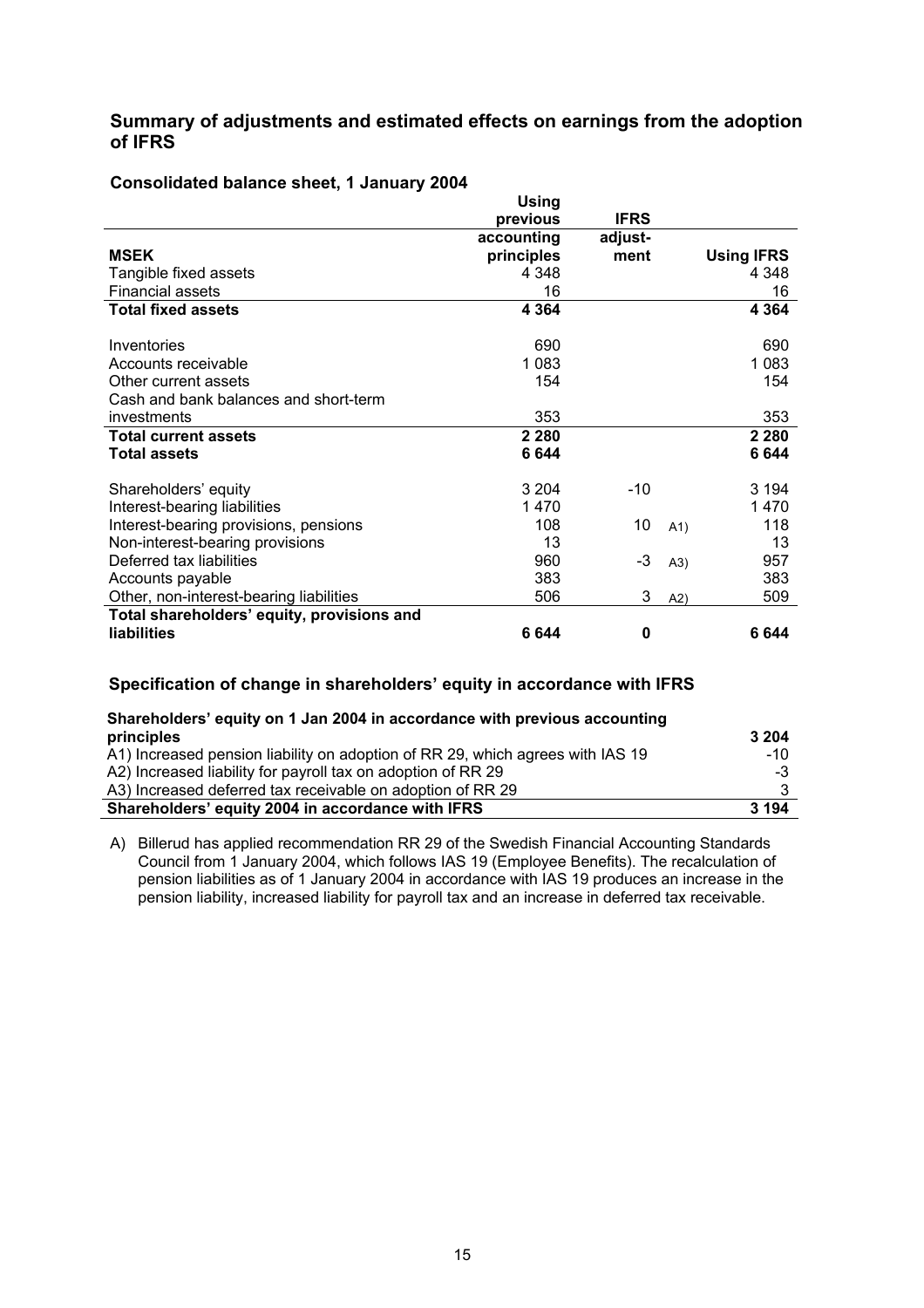#### **Consolidated balance sheet, 31 December 2004**

|                                            | Using<br>previous        | <b>IFRS</b>     |                  |                   |
|--------------------------------------------|--------------------------|-----------------|------------------|-------------------|
| <b>MSEK</b>                                | accounting<br>principles | adjust-<br>ment |                  | <b>Using IFRS</b> |
|                                            |                          |                 |                  |                   |
| Tangible fixed assets                      | 4677                     | -8              | B <sub>1</sub> ) | 4 6 6 9           |
| <b>Financial assets</b>                    | 33                       |                 |                  | 33                |
| <b>Total fixed assets</b>                  | 4710                     | -8              |                  | 4702              |
|                                            |                          |                 |                  |                   |
| Inventories                                | 749                      |                 |                  | 749               |
| Accounts receivable                        | 1 1 2 8                  |                 |                  | 1 1 2 8           |
| Other current assets                       | 170                      |                 |                  | 170               |
| Cash and bank balances and short-term      |                          |                 |                  |                   |
| investments                                | 378                      |                 |                  | 378               |
| <b>Total current assets</b>                | 2425                     | 0               |                  | 2425              |
| <b>Total assets</b>                        | 7 1 3 5                  | -8              |                  | 7 127             |
| Shareholders' equity                       | 3 0 4 2                  | -5              |                  | 3 0 3 7           |
| Interest-bearing liabilities               | 1 7 2 0                  |                 |                  | 1 7 2 0           |
| Interest-bearing provisions, pensions      | 148                      |                 |                  | 148               |
| Non-interest-bearing provisions            | 8                        | -1              | B3)              | 7                 |
| Deferred tax liabilities                   | 1 1 7 9                  | $-2$            | B <sub>2</sub> ) | 1 177             |
| Accounts payable                           | 487                      |                 |                  | 487               |
| Other, non-interest-bearing liabilities    | 551                      |                 |                  | 551               |
| Total shareholders' equity, provisions and |                          |                 |                  |                   |
| liabilities                                | 7 1 3 5                  | -8              |                  | 7 127             |

#### **Specification of change in shareholders' equity in accordance with IFRS**

| Shareholders' equity on 31 Dec 2004 in accordance with previous accounting |         |
|----------------------------------------------------------------------------|---------|
| principles                                                                 | 3 0 4 2 |
| B1) Recalculation due to application of IFRS 3                             | -8      |
| B2) Change in deferred tax liability due to application of IFRS 3          | 2       |
| B3) Change in non-interest-bearing provisions due to application of IFRS 3 |         |
| Shareholders' equity 31 Dec 2004 in accordance with IFRS                   | 3 0 3 7 |

B) In accordance with IFRS 3 (Business Combinations), after a company acquisition only those restructuring reserves reported in the acquired company's balance sheet may be included in the acquisition balance. Adaptation to IFRS 3 entails a re-calculation of machinery and inventories and a reduction of the corresponding amount of deferred tax liability and the elimination of the restructuring reserve as of 31 December 2004. Results in 2004 are affected because restructuring costs are reported as costs and depreciation of devalued part of machines and inventories made in 2004 is returned with an adjustment to deferred tax.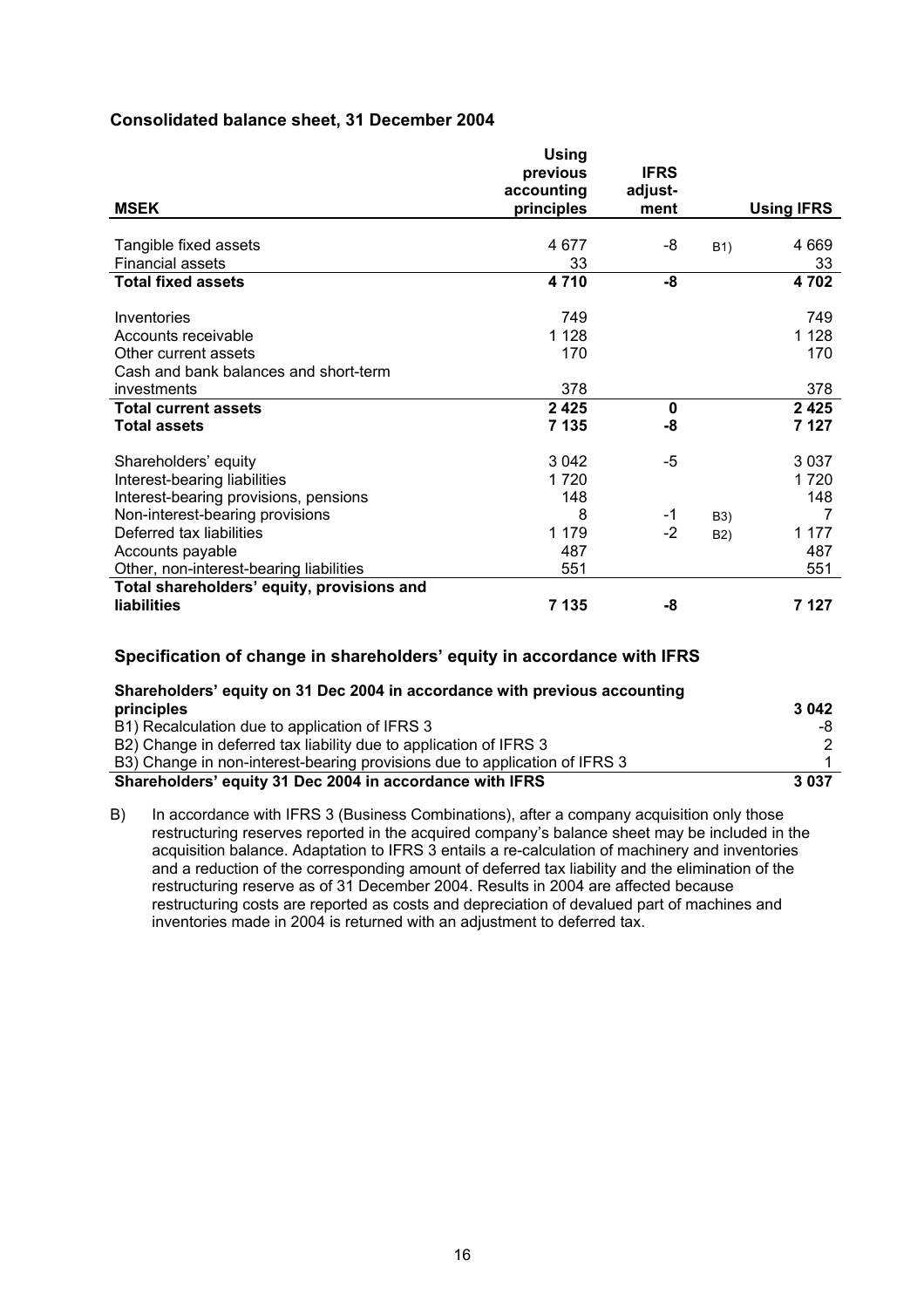# **Consolidated profit and loss accounts 2004**

| Consolidated profit and loss accounts 2004   | <b>Using</b><br>previous<br>accounting | <b>IFRS</b><br>adjust- |     |                   |
|----------------------------------------------|----------------------------------------|------------------------|-----|-------------------|
| <b>MSEK</b>                                  | principles                             | ment                   |     | <b>Using IFRS</b> |
| Net turnover                                 | 7 1 5 9                                |                        |     | 7 1 5 9           |
| Other operating income                       | 9                                      |                        |     | 9                 |
| <b>Operating income</b>                      | 7 1 6 8                                | $\mathbf{0}$           |     | 7 1 6 8           |
| Operating expenses                           |                                        |                        |     |                   |
| Raw materials and consumables                | $-2766$                                |                        |     | $-2766$           |
| Change in inventories                        | 13                                     |                        |     | 13                |
| Other external costs                         | $-1879$                                | -6                     | B4) | $-1885$           |
| Staff costs                                  | $-1350$                                |                        |     | $-1350$           |
| Depreciation and reduction of tangible fixed |                                        |                        |     |                   |
| assets                                       | $-400$                                 |                        | B5) | -399              |
| <b>Operating expenses</b>                    | $-6382$                                | -5                     |     | -6 387            |
| <b>Operating profit</b>                      | 786                                    | -5                     |     | 781               |
| <b>Financial items</b>                       | -74                                    |                        |     | -74               |
| <b>Profit after financial items</b>          | 712                                    | -5                     |     | 707               |
| Taxes                                        | $-198$                                 | 0                      | B6) | $-198$            |
| Net profit for the year                      | 514                                    | $-5$                   |     | 509               |

# **Specification of change in profit in accordance with IFRS**

| Profit for the period in accordance with previous accounting principles | 514      |
|-------------------------------------------------------------------------|----------|
| B4) Change in costs for restructuring due to application of IFRS 3      | -6       |
| B5) Change in depreciation due to application of IFRS 3                 | -1       |
| B6) Change in deferred tax due to application of IFRS 3                 | $\Omega$ |
| Profit for the period in accordance with IFRS                           | 509      |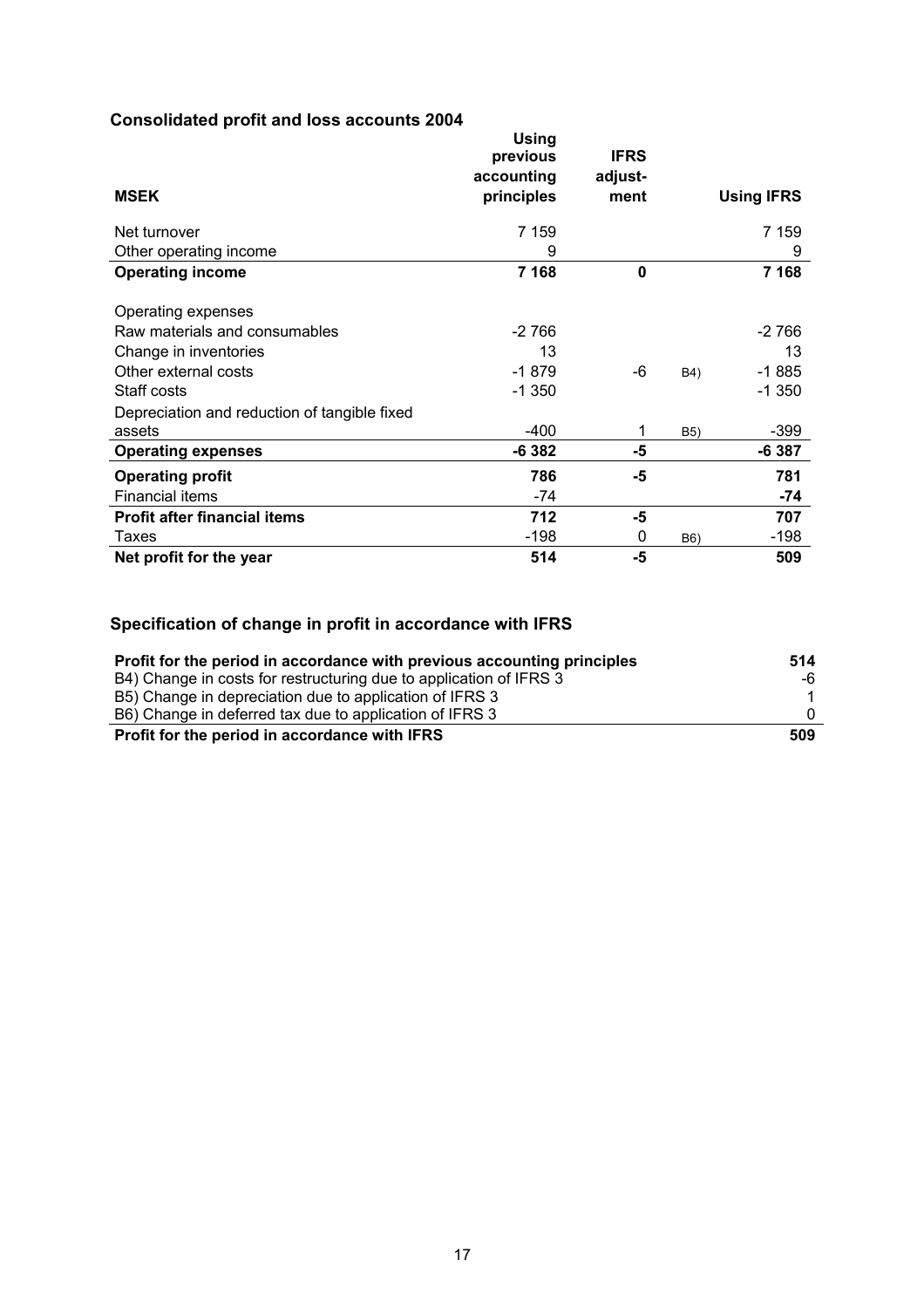#### **Consolidated balance sheet 1 January 2005**

|                                            | In accordance<br>with<br>application | <b>IFRS</b><br>adjustment<br>on |        | In.<br>accordance<br>with |
|--------------------------------------------|--------------------------------------|---------------------------------|--------|---------------------------|
|                                            | of IFRS                              | application                     |        | <b>IFRS</b>               |
| <b>MSEK</b>                                | 31 Dec 2004                          | of IAS 39                       |        | 1 Jan 2005                |
| Tangible fixed assets                      | 4 6 6 9                              |                                 |        | 4 6 6 9                   |
| <b>Financial assets</b>                    | 33                                   |                                 |        | 33                        |
| <b>Total fixed assets</b>                  | 4702                                 | $\mathbf 0$                     |        | 4702                      |
| Inventories                                | 749                                  |                                 |        | 749                       |
| Accounts receivable                        | 1 1 2 8                              |                                 |        | 1 1 2 8                   |
| Other current assets                       | 170                                  | 75                              | C1) C2 | 245                       |
| Cash and bank balances and short-term      |                                      |                                 |        |                           |
| investments                                | 378                                  |                                 |        | 378                       |
| <b>Total current assets</b>                | 2425                                 | 75                              |        | 2 500                     |
| <b>Total assets</b>                        | 7 1 2 7                              | 75                              |        | 7 202                     |
| Shareholders' equity                       | 3037                                 | 43                              |        | 3 0 8 0                   |
| Interest-bearing liabilities               | 1720                                 |                                 |        | 1720                      |
| Interest-bearing provisions, pensions      | 148                                  |                                 |        | 148                       |
| Non-interest-bearing provisions            | 7                                    |                                 |        | 7                         |
| Deferred tax liabilities                   | 1 1 7 7                              | 16                              | C3)    | 1 193                     |
| Accounts payable                           | 487                                  |                                 |        | 487                       |
| Other, non-interest-bearing liabilities    | 551                                  | 16                              | C4) C5 | 567                       |
| Total shareholders' equity, provisions and |                                      |                                 |        |                           |
| <b>liabilities</b>                         | 7 1 2 7                              | 75                              |        | 7 202                     |

#### **Specification of change in shareholders' equity in accordance with IFRS**

| Shareholders' equity, 31 Dec 2004                                            | 3037    |
|------------------------------------------------------------------------------|---------|
| C1) Market value of currency forward agreement due to application of IAS 39  | 74      |
| C2) Market value of cross currency swaps due to application of IAS 39        |         |
| C3) Change in deferred tax liability due to application of IAS 39            | -16     |
| C4) Market value of interest rate swaps due to application of IAS 39         | -3      |
| C5) Market value of electricity price contracts due to application of IAS 39 | -13     |
| <b>Total IFRS - adjustments</b>                                              | 43      |
| Shareholders' equity 1 Jan 2005 in accordance with IFRS                      | 3 0 8 0 |

C) Adaptation to IAS 39 (Financial instruments: Recognition and measurement) means that financial derivatives shall be reported at their fair value on the balance sheet. Changes in fair value are reported in the profit and loss accounts when they arise unless hedge accounting can be used. Hedge accounting is only allowed when certain criteria are met, whereupon change in fair value is reported directly under shareholders' equity. Billerud uses derivatives mainly to manage future payment flows in foreign currency, future electricity prices and hedging of interest rates on loans and loans in EUR. Deferred tax liabilities/tax receivables have been taken into account in the recalculation effects reported.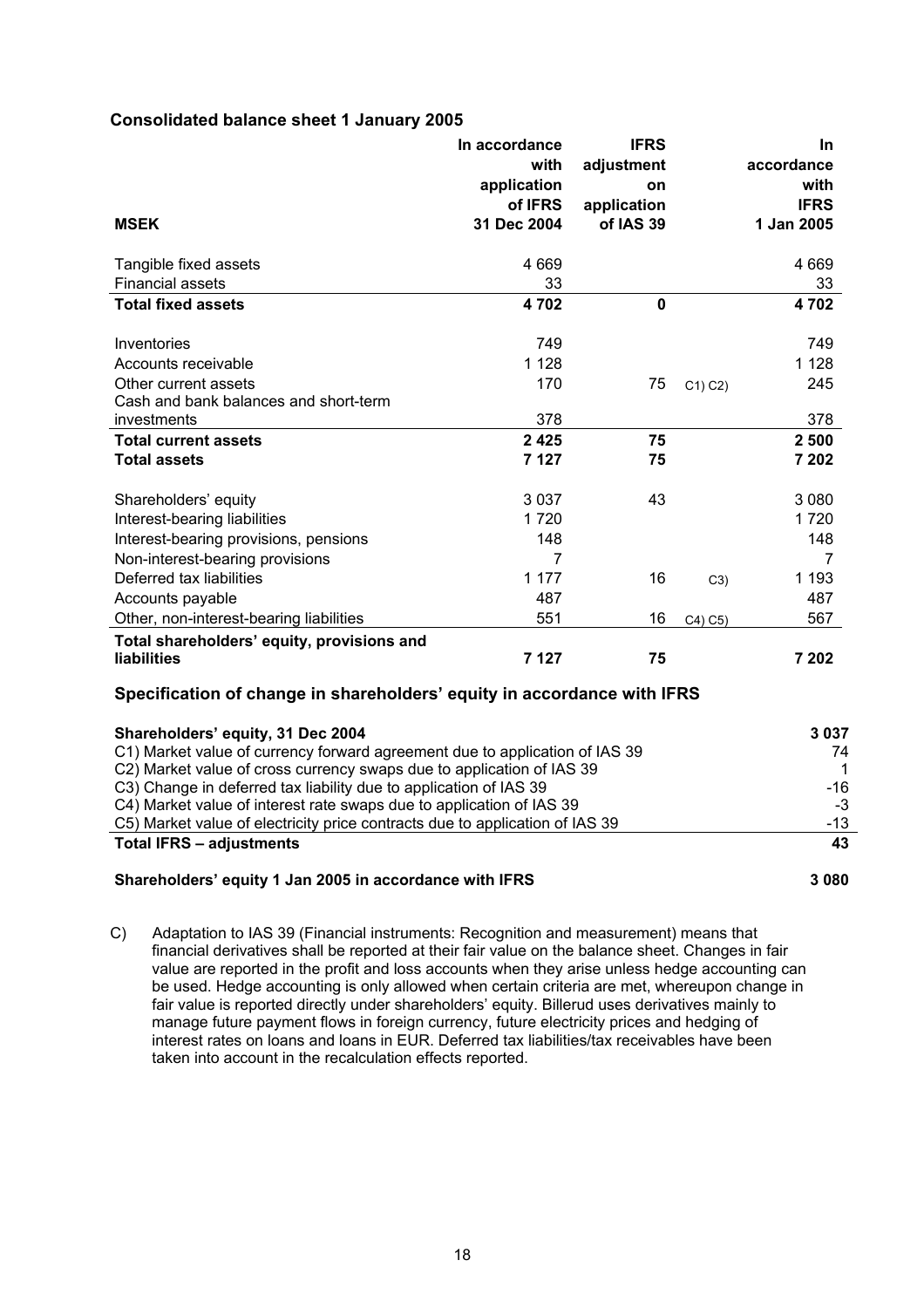### **Effects of introduction of IFRS on consolidated income statements per quarter in 2004**

### **Consolidated profit and loss accounts**

|                                                          |                                               | January-March 2004                                        | January-June 2004    |                                               |                                                           |             |                      |  |
|----------------------------------------------------------|-----------------------------------------------|-----------------------------------------------------------|----------------------|-----------------------------------------------|-----------------------------------------------------------|-------------|----------------------|--|
| <b>MSEK</b>                                              | Using<br>previous<br>principles <sup>1)</sup> | <b>Effect of</b><br>accounting introducing<br><b>IFRS</b> | Using<br><b>IFRS</b> | Using<br>previous<br>principles <sup>1)</sup> | <b>Effect of</b><br>accounting introducing<br><b>IFRS</b> |             | Using<br><b>IFRS</b> |  |
| Net turnover                                             | 1820                                          |                                                           | 1820                 | 3 5 8 4                                       |                                                           |             | 3 5 8 4              |  |
| Other operating income                                   | 2                                             |                                                           | 2                    | 4                                             |                                                           |             | 4                    |  |
| <b>Operating income</b>                                  | 1822                                          |                                                           | 1822                 | 3588                                          |                                                           |             | 3 5 8 8              |  |
| Raw materials and                                        |                                               |                                                           |                      |                                               |                                                           |             |                      |  |
| consumables                                              | $-665$                                        |                                                           | $-665$               | $-1316$                                       |                                                           |             | $-1316$              |  |
| Change in inventories                                    | $-36$                                         |                                                           | $-36$                | -47                                           |                                                           |             | -47                  |  |
| Other external costs                                     | -446                                          |                                                           | -446                 | -978                                          | -6                                                        | B4)         | -984                 |  |
| Staff costs                                              | $-319$                                        |                                                           | $-319$               | $-686$                                        |                                                           |             | $-686$               |  |
| Depreciation                                             | $-101$                                        |                                                           | $-101$               | $-205$                                        | 0                                                         | <b>B5</b> ) | $-205$               |  |
| <b>Operating expenses</b>                                | $-1567$                                       |                                                           | $-1567$              | $-3232$                                       | -6                                                        |             | $-3238$              |  |
| <b>Operating profit</b>                                  | 255                                           |                                                           | 255                  | 356                                           | -6                                                        |             | 350                  |  |
| Financial items                                          | $-20$                                         |                                                           | $-20$                | $-41$                                         |                                                           |             | $-41$                |  |
| <b>Profit after financial items</b>                      | 235                                           |                                                           | 235                  | 315                                           | -6                                                        |             | 309                  |  |
| Taxes                                                    | $-66$                                         |                                                           | -66                  | -89                                           | 0                                                         | B6)         | -89                  |  |
| Net profit for the year                                  | 169                                           |                                                           | 169                  | 226                                           | -6                                                        |             | 220                  |  |
| Earnings per share, SEK<br>Earnings per share after full | 3,13                                          |                                                           | 3,13                 | 4,23                                          |                                                           |             | 4,13                 |  |
| conversion, SEK                                          | 3,12                                          |                                                           | 3,12                 | 4,22                                          |                                                           |             | 4,12                 |  |

 $1)$  Includes effects of changed principle concerning reporting of maintenance costs, for further information, see page 22.

#### **Specification of change in profit in accordance with IFRS**

(No impact on profits for the first quarter 2004)

| Profit for the period in accordance with previous accounting principles | 226      |
|-------------------------------------------------------------------------|----------|
| B4) Change in costs for restructuring due to application of IFRS 3      | -6       |
| B5) Change in depreciation due to application of IFRS 3                 | $\Omega$ |
| B6) Change in deferred tax due to application of IFRS 3                 | $\Omega$ |
| Profit for the period in accordance with IFRS                           | 220      |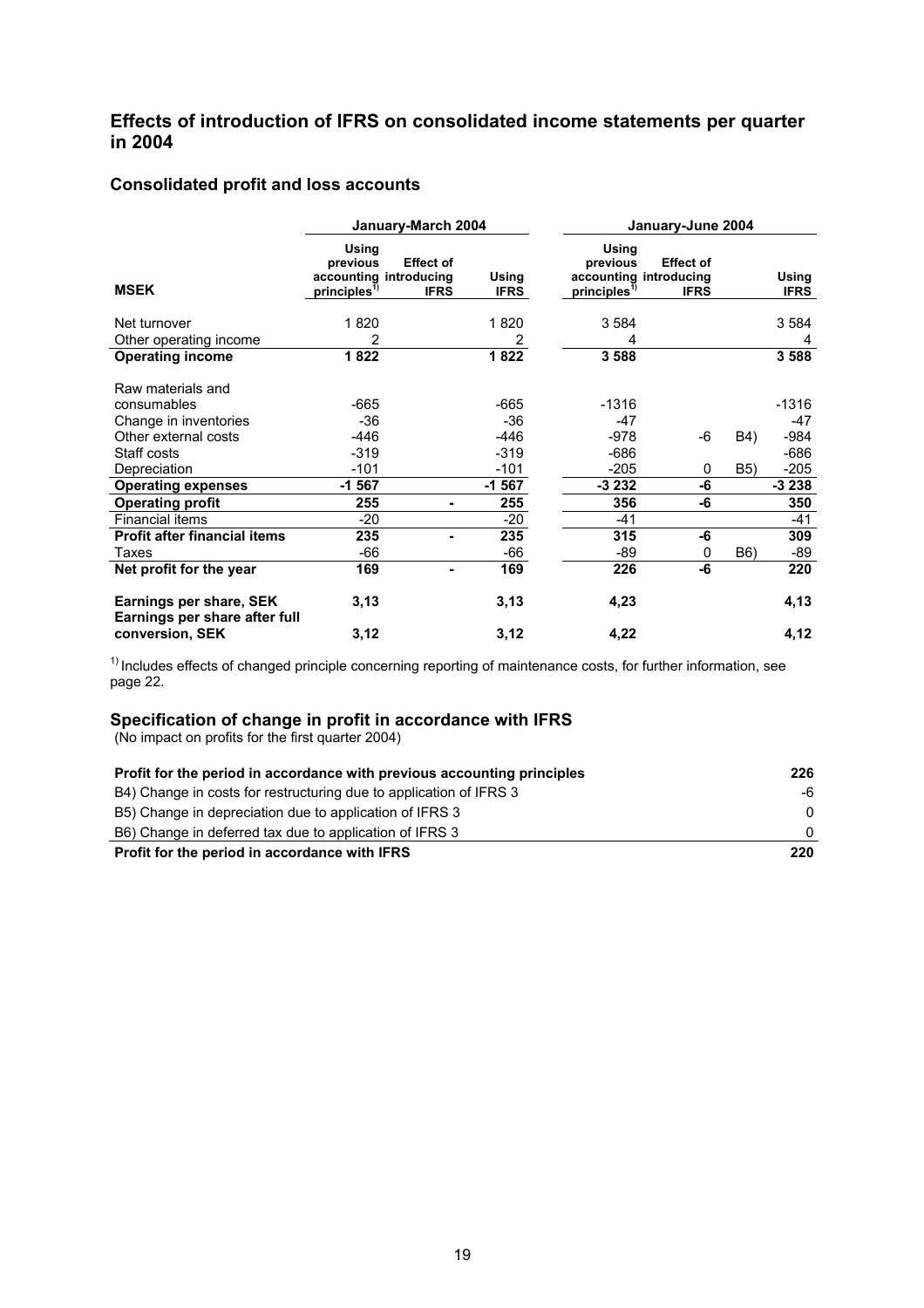# **Consolidated profit and loss accounts**

|                                                                                          |                                                                       | January-September 2004          |                  |                             | January-December 2004           |                                                           |                  |                             |
|------------------------------------------------------------------------------------------|-----------------------------------------------------------------------|---------------------------------|------------------|-----------------------------|---------------------------------|-----------------------------------------------------------|------------------|-----------------------------|
| <b>MSEK</b>                                                                              | Using<br>previous<br>accounting introducing<br>principle <sup>1</sup> | <b>Effect of</b><br><b>IFRS</b> |                  | <b>Using</b><br><b>IFRS</b> | Using<br>previous<br>principles | <b>Effect of</b><br>accounting introducing<br><b>IFRS</b> |                  | <b>Using</b><br><b>IFRS</b> |
|                                                                                          |                                                                       |                                 |                  |                             |                                 |                                                           |                  |                             |
| Net turnover                                                                             | 5406                                                                  |                                 |                  | 5406                        | 7 159                           |                                                           |                  | 7 1 5 9                     |
| Other operating                                                                          |                                                                       |                                 |                  |                             |                                 |                                                           |                  |                             |
| income                                                                                   | 6                                                                     |                                 |                  | 6                           | 9                               |                                                           |                  | 9                           |
| <b>Operating income</b>                                                                  | 5412                                                                  |                                 |                  | 5412                        | 7 1 6 8                         |                                                           |                  | 7 1 6 8                     |
| Raw materials and                                                                        |                                                                       |                                 |                  |                             |                                 |                                                           |                  |                             |
| consumables                                                                              | $-2025$                                                               |                                 |                  | $-2025$                     | $-2766$                         |                                                           |                  | $-2766$                     |
| Change in inventories                                                                    | $-11$                                                                 |                                 |                  | $-11$                       | 13                              |                                                           |                  | 13                          |
| Other external costs                                                                     | $-1442$                                                               | -6                              | B4)              | $-1448$                     | $-1879$                         | $-6$                                                      | B4)              | $-1885$                     |
| Staff costs                                                                              | $-998$                                                                |                                 |                  | $-998$                      | $-1350$                         |                                                           |                  | $-1350$                     |
| Depreciation                                                                             | $-311$                                                                | 1                               | <b>B5)</b>       | $-310$                      | $-400$                          | 1                                                         | <b>B5)</b>       | $-399$                      |
| <b>Operating expenses</b>                                                                | -4787                                                                 | -5                              |                  | -4792                       | $-6382$                         | -5                                                        |                  | $-6387$                     |
| <b>Operating profit</b>                                                                  | 625                                                                   | -5                              |                  | 620                         | 786                             | -5                                                        |                  | 781                         |
| <b>Financial items</b>                                                                   | $-59$                                                                 |                                 |                  | $-59$                       | -74                             |                                                           |                  | $-74$                       |
| <b>Profit after financial</b>                                                            |                                                                       |                                 |                  |                             |                                 |                                                           |                  |                             |
| items                                                                                    | 566                                                                   | -5                              |                  | 561                         | 712                             | -5                                                        |                  | 707                         |
| Taxes                                                                                    | $-159$                                                                | 0                               | B <sub>6</sub> ) | $-159$                      | $-198$                          | 0                                                         | B <sub>6</sub> ) | $-198$                      |
| Net profit for the year                                                                  | 407                                                                   | -5                              |                  | 402                         | 514                             | $-5$                                                      |                  | 509                         |
| Earnings per share,<br><b>SEK</b><br><b>Earnings per share</b><br>after full conversion, | 7,68                                                                  |                                 |                  | 7,58                        | 9,75                            |                                                           |                  | 9,66                        |
| <b>SEK</b>                                                                               | 7,66                                                                  |                                 |                  | 7,55                        | 9,72                            |                                                           |                  | 9,62                        |

 $1)$  Includes effects of changed principle concerning reporting of maintenance costs, for further information, see page 22.

# **Specification of change in profit in accordance with IFRS**

| Profit for the period in accordance with previous<br>accounting principles | 407 | 514          |
|----------------------------------------------------------------------------|-----|--------------|
| B4) Change in costs for restructuring due to<br>application of IFRS 3      | -6  | -6           |
| B5) Change in depreciation due to application of IFRS                      |     |              |
| B6) Change in deferred tax due to application of IFRS                      |     |              |
|                                                                            |     | <sup>n</sup> |
| Profit for the period in accordance with IFRS                              | 402 | 509          |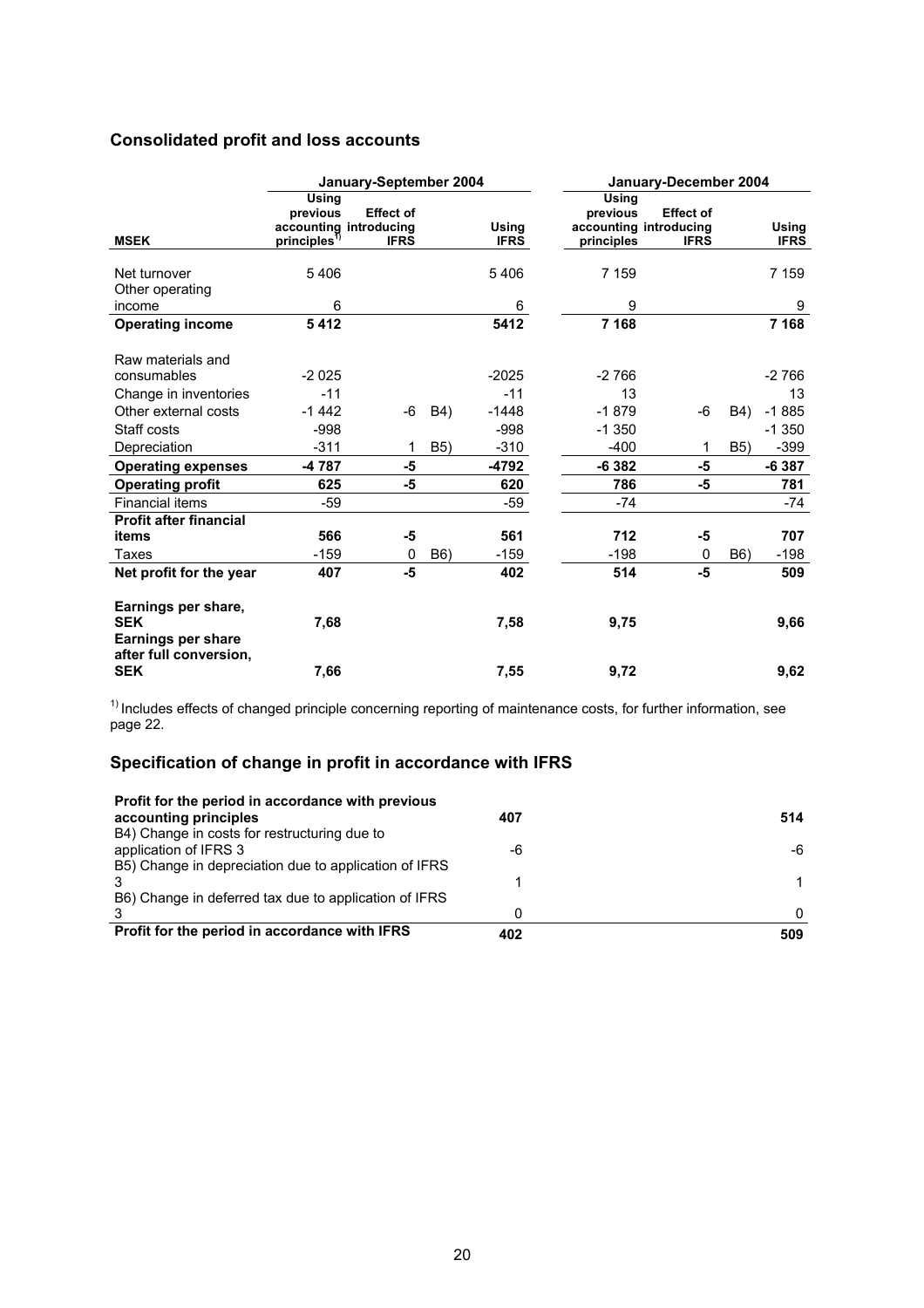# **Effects of introduction of IFRS on operating profit per product area**

|                        |                                                                                                    | January-March 2004   |                                       |                                                           |                      |
|------------------------|----------------------------------------------------------------------------------------------------|----------------------|---------------------------------------|-----------------------------------------------------------|----------------------|
| <b>MSEK</b>            | Using<br>previous<br>account-<br>ting<br><b>Effect of</b><br>principles introducing<br><b>IFRS</b> | Using<br><b>IFRS</b> | Using<br>previous<br>account-<br>ting | <b>Effect of</b><br>principles introducing<br><b>IFRS</b> | Using<br><b>IFRS</b> |
| Kraft paper            | 152                                                                                                | 152                  | 230                                   | -6                                                        | 224                  |
| Containerboard         | 43                                                                                                 | 43                   | 17                                    |                                                           | 17                   |
| Market pulp            | 70                                                                                                 | 70                   | 129                                   |                                                           | 129                  |
| Other and eliminations | -10                                                                                                | $-10$                | -20                                   |                                                           | $-20$                |
| <b>Total Group</b>     | 255                                                                                                | 255                  | 356                                   | -6                                                        | 350                  |

|                        |                                       | January-September 2004                                    |                      | January-December 2004                       |                                                     |                      |  |
|------------------------|---------------------------------------|-----------------------------------------------------------|----------------------|---------------------------------------------|-----------------------------------------------------|----------------------|--|
| <b>MSEK</b>            | Using<br>previous<br>account-<br>ting | <b>Effect of</b><br>principles introducing<br><b>IFRS</b> | Using<br><b>IFRS</b> | Using<br>previous<br>account-<br>principles | <b>Effect of</b><br>ting introducing<br><b>IFRS</b> | Using<br><b>IFRS</b> |  |
| Kraft paper            | 380                                   | -5                                                        | 375                  | 490                                         | -5                                                  | 485                  |  |
| Containerboard         | 113                                   |                                                           | 113                  | 171                                         |                                                     | 171                  |  |
| Market pulp            | 174                                   |                                                           | 174                  | 192                                         |                                                     | 192                  |  |
| Other and eliminations | $-42$                                 |                                                           | -42                  | -67                                         |                                                     | -67                  |  |
| <b>Total Group</b>     | 625                                   | -5                                                        | 620                  | 786                                         | -5                                                  | 781                  |  |

 $1)$  Includes effects of changed principle concerning reporting of maintenance costs, for further information, see page 22.

# **Effects of introduction of IFRS on consolidated shareholders' equity 2004**

|                                                                                                                                                                                                | Jan-         |                         |                               |                             |
|------------------------------------------------------------------------------------------------------------------------------------------------------------------------------------------------|--------------|-------------------------|-------------------------------|-----------------------------|
| <b>MSEK</b>                                                                                                                                                                                    | <b>March</b> | Jan-June                | Jan-Sept                      | Jan-Dec                     |
| Shareholders' equity on 1 Jan 2004 in accordance<br>with previous accounting principles<br>Adjustment in accordance with recommendation RR<br>29 of the Swedish Financial Accounting Standards | 3 2 0 4      | 3 2 0 4                 | 3 2 0 4                       | 3 2 0 4                     |
| Council / IAS 19                                                                                                                                                                               | $-10$        | $-10$                   | $-10$                         | -10                         |
| Adjusted shareholders' equity, 1 January 2004                                                                                                                                                  | 3 1 9 4      | 3 1 9 4                 | 3 1 9 4                       | 3 1 9 4                     |
| Dividend<br>Share buy-back<br>Translation difference in shareholders' equity<br>Profit/loss for the period                                                                                     | -96<br>147   | $-346$<br>$-168$<br>248 | -346<br>$-229$<br>$-1$<br>429 | -346<br>$-317$<br>-3<br>514 |
| Change in accounting principle for maintenance                                                                                                                                                 | 22           | $-22$                   | $-22$                         |                             |
| Closing equity in accordance with previous<br>principles                                                                                                                                       | 3 2 6 7      | 2906                    | 3025                          | 3 042                       |
| Effect on equity of introduction of IFRS due to:<br>Recalculation of fixed assets due to application of<br>IFRS 3<br>Change in deferred tax liability due to application of                    | -9           | -9                      | -8                            | -8                          |
| IFRS 3                                                                                                                                                                                         | 3            | 2                       | $\overline{2}$                | 2                           |
| Change in non-interest-bearing provisions due to<br>application of IFRS 3                                                                                                                      | 6            | 1                       | 1                             | 1                           |
| Shareholders' equity 31 Dec 2004 in accordance<br>with <b>IFRS</b>                                                                                                                             | 3 2 6 7      | 2900                    | 3020                          | 3037                        |